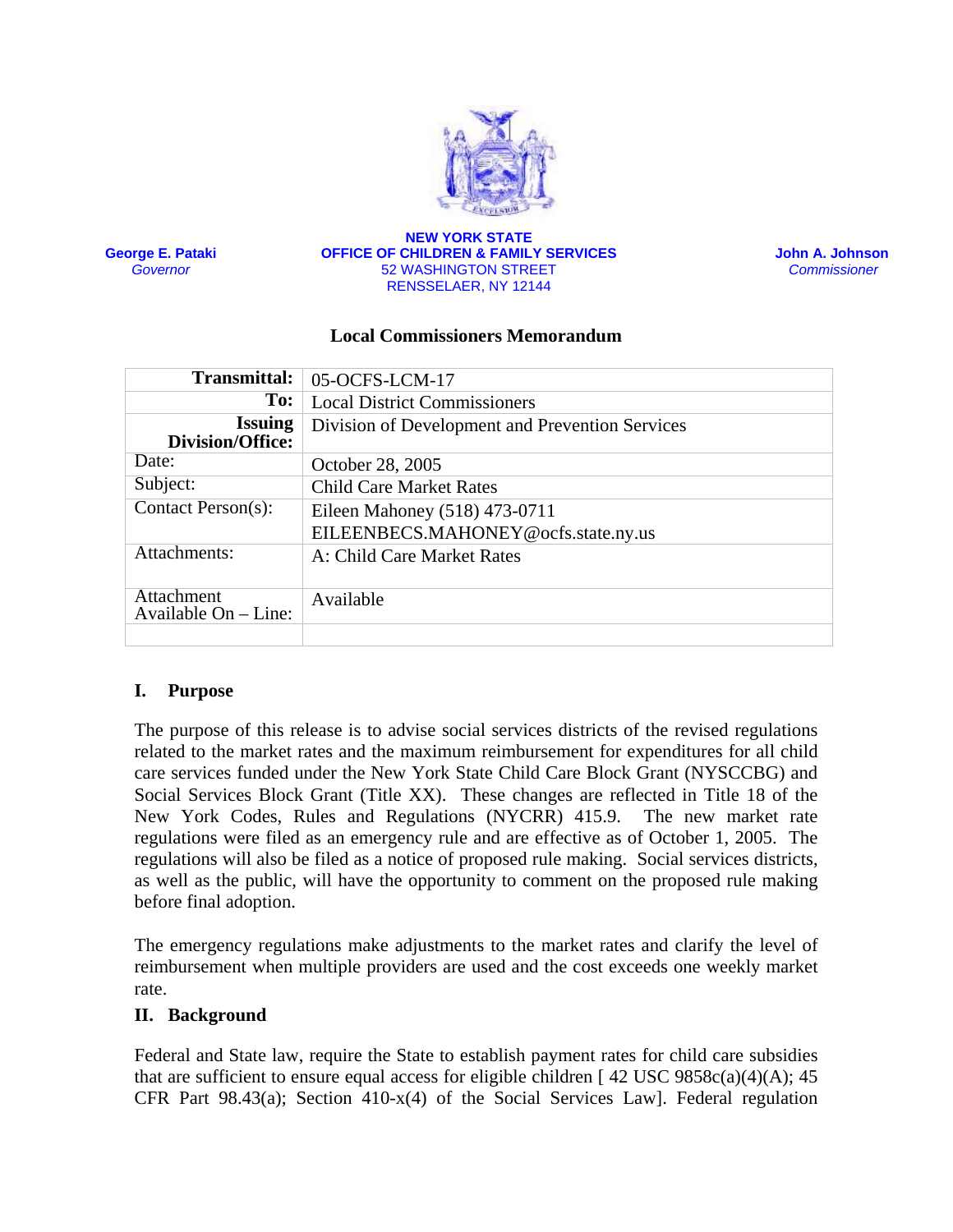requires that payment rates be based on a local market rate survey [45 CFR Part 98.43(b)(2)]. State law requires the Office of Children and Family Services (OCFS) to establish, in regulation, the applicable market-related payment rate which will establish a ceiling for State and federal reimbursement for payments for child care services (Section 410-x(4) of the Social Services Law).

Payment rates must be sufficient to ensure equal access for eligible families to child care services comparable to those provided to children whose parents are not eligible to receive assistance under any federal or State child care programs. In addition, market rates must take into account the variations in costs of providing child care in different settings and to children of different age groups and the additional cost of providing child care for children with special needs. The federal Administration for Children and Families has indicated in the preamble to the final rule for the Child Care and Development Fund, 45 CFR Parts 98 and 99, that it regards rates set at the 75th percentile of the market as sufficient to provide subsidized parents equal access to child care providers.

In accordance with federal regulatory requirements, OCFS contracted with a market research firm to conduct a telephone survey of a sample of regulated providers. Prior to conducting the telephone survey, a letter was sent to all regulated child care providers to inform them that they might be included among the sample of providers called to participate in the market rate survey. A copy of the questions accompanied the letters so that providers could prepare their responses in advance of their possible participation in the market rate survey. The market research firm conducted the telephone survey in English and in Spanish, as needed, and had resources available to assist providers in other languages as well. Market rate data was collected from over 4,800 providers.

The rate data was analyzed to determine the 75th percentile. The resultant rates were then clustered into five distinct groupings of districts based on similarities in the rates among the districts.

The market rates for legally-exempt family child care and in-home child care were established based on a 70 percent differential applied to the market rate established for family day care. This differential reflects the higher costs to become a registered family day care provider due to the need to meet the higher regulatory standards for such providers.

## **III. Program Implications**

#### **Actual Cost of Care**

Effective October 1, 2005, payments for child care services under the New York State Child Care Block Grant (NYSCCBG) and under Title XX must be for the actual cost of care up to the applicable market rate as updated in Attachment A. The actual cost of care is: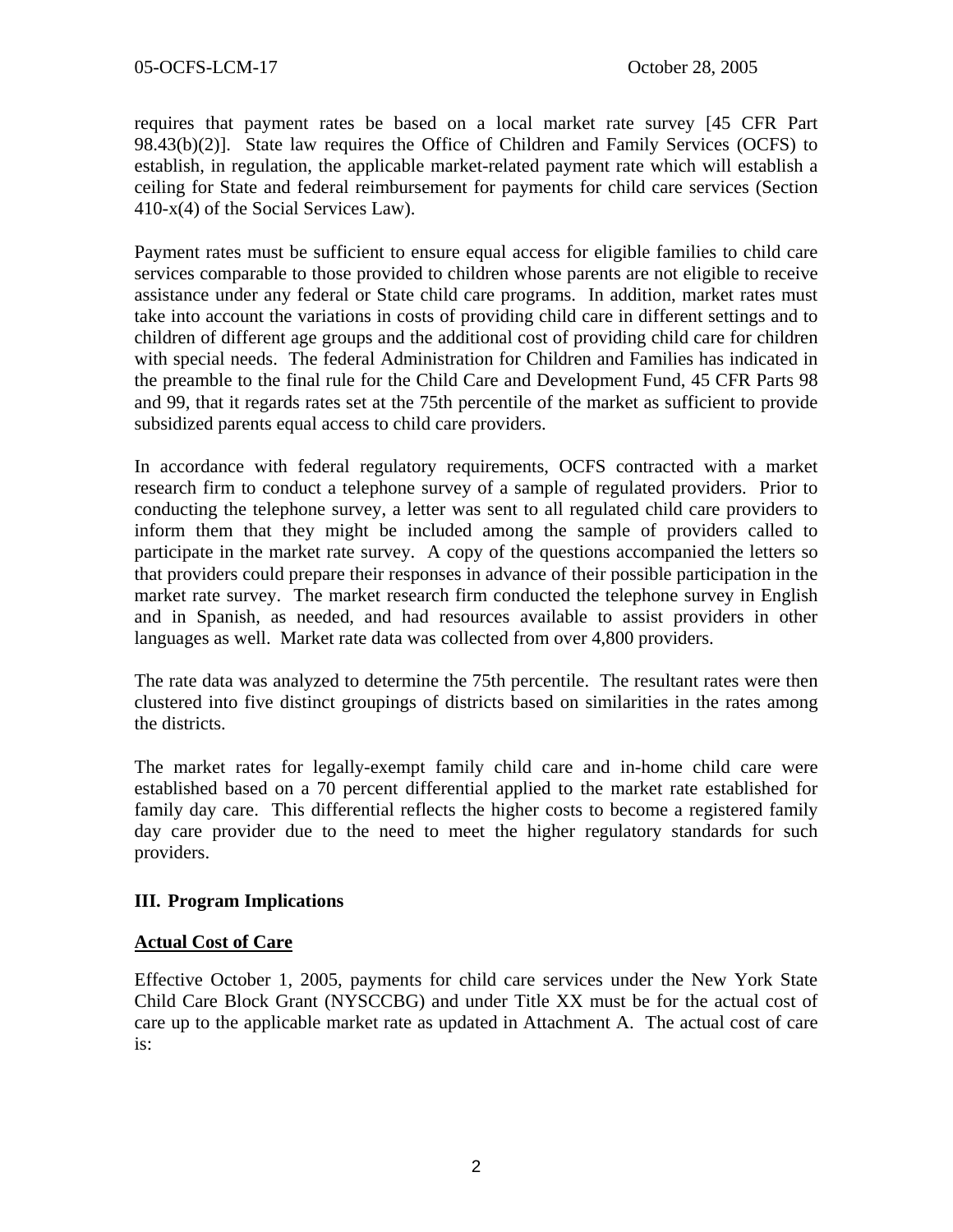- for care provided pursuant to a contract between the social services district and the provider, the payment rate set forth in the contract; or,
- for care provided in instances other than pursuant to a contract between the social services district and the provider, the amount charged to the general public for equal care in that facility or home; provided, however, if the facility or home cares only for subsidized children, then the actual cost of care is the amount the provider currently is receiving from the social services district for such children unless the provider can demonstrate to the social services district that the actual cost of providing care to such children is higher than that amount.

Federal and State reimbursement is available only for child care services for eligible families that do not exceed the amount charged by the provider to the general public for similar care.

Social services districts may negotiate a contract with individual providers. The negotiated payment rates may be the same as or lower than the rates charged to non-subsidized families. Even though the negotiated rate may be less than the usual charge to nonsubsidized families, the negotiated rate is considered the actual cost of care for those child care services provided under a contractual agreement between the social services district and the provider.

A contract cannot be made a condition of receiving payment under the NYSCCBG.

## **Determining Actual Cost of Care for Providers Without a Contract Who Care Only for Subsidized Children**

If a provider cares only for children receiving child care subsidies, and does not have a contract with the social services district, then the actual cost of care is the rate the provider currently receives from the social services district. However, if such a provider can document that he or she provides similar child care services to a non-subsidized child currently or in the recent past, and that a higher fee was charged and received from the non-subsidized family, then the district can establish that rate as the actual cost of care. Additionally, if a provider can document that the costs, unreimbursed by other sources of funding, related to the provision of child care services have increased in comparison to the previous 12 months, then that provider may request a higher payment rate from the district. For this purpose only, the district should consider the increases in costs related to employees' salaries and benefits, occupancy, insurance, equipment, supplies, and food.

The increases in costs have to be solely related or clearly attributable to the operation of the child care program. For instance, not all costs of homeowners' insurance can be considered. Only those costs that the insurance carrier has specifically attributed to the existence of the child care program should be considered. Furthermore, costs of home improvement or maintenance to the general residence would not be considered attributable solely to the operation of the child care program.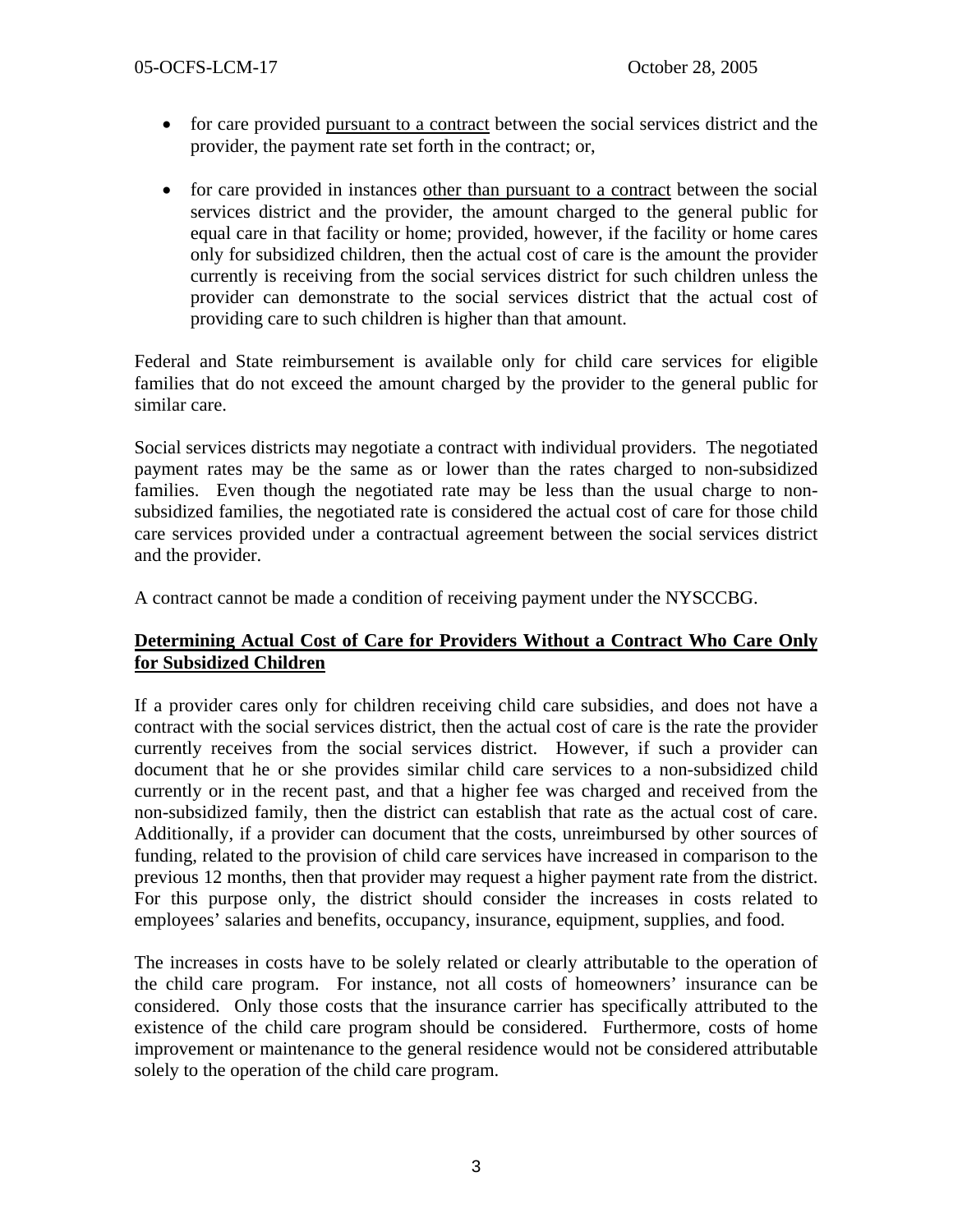Also, the costs associated with the child care program to maintain compliance with existing regulatory standards should not be considered. In offering services as a child care provider, the provider is attesting to the fact that he or she has and will be satisfying the basic regulatory standards. So, by stating that he or she now has to charge more because the program was compelled to meet those standards is not a legitimate expense attributable to the operation of a child care program. However, the costs for the program to meet new regulatory standards should be considered. For instance, physical modifications to the property required under Alysa's Law that are amortized by the provider over a reasonable period of time should be considered solely attributable to the operation of the child care program. Other potential includable costs are those associated with compliance with the proposed administration of medication requirements. For example, out-of-pocket expenses related to retaining a health care consultant or obtaining the required training that are documented by the provider are to be considered by the district.

In order to determine the amount of increase that is reasonable, the district should annualize the appropriate costs including amortizing any relevant capital expenditures over a reasonable multiple-year period, spread the annualized costs over the capacity of the program, and then convert the costs to a weekly (or daily) increase cost per child. Providers and/or the districts can contact the local child care resource and referral agency if they need additional information on how to maintain business records for child care programs.

When considering increased food costs, the district may consider whether the provider has chosen to use other available resources to offset food costs, particularly the Child and Adult Care Food Program (CACFP). If a provider has experienced increased food costs because he or she has voluntarily or involuntary left the CACFP program, such additional food costs should not be considered. If the provider has never participated in CACFP, the district could deny an increase or that part of the increase that could be offset by the provider through the CACFP program.

Generally, the increase in the provider's own salary or profit drawn from the program would not be considered. However, to the extent that the provider has granted increases in the salaries to his or her employees and the provider also delivers direct child care services on-site to the children in his or her program, then a similar increase in the provider's own salary, if any, can be considered as an increase in costs to the program. Additionally, increased personnel costs for a substitute or alternate provider that are documented by the provider may be considered, so long as it is clear that the enhanced staffing was not offset by additional revenues that the provider was able to generate by serving more children.

## **Selection of the Applicable Market Rate**

Whenever child care services are provided, the social services district must consider at least three factors when selecting the applicable market rate. The factors that will affect payment in every case are the type of provider, age of the child, and duration of care.

Additional factors may apply in certain circumstances. These circumstances include: care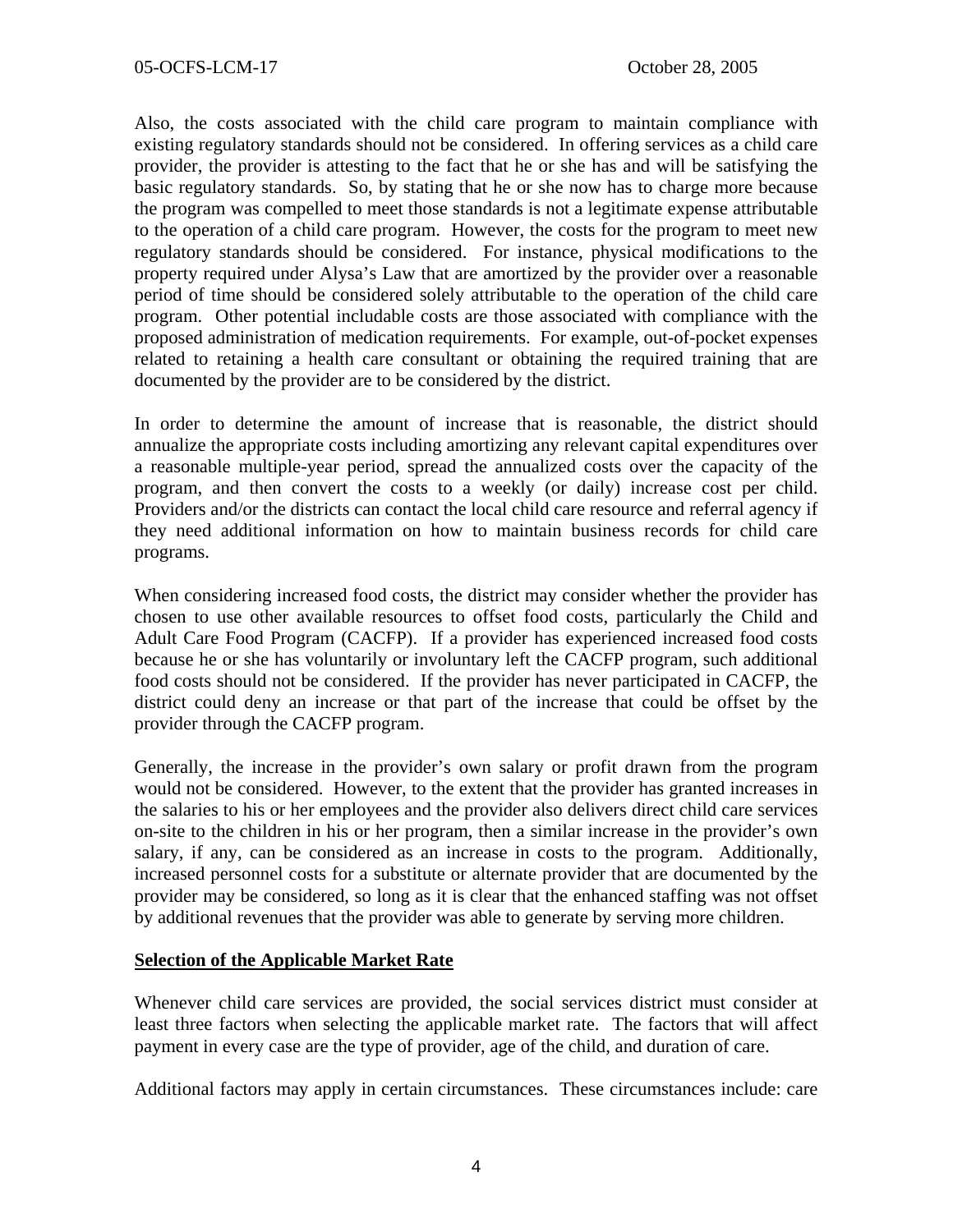provided outside of the family's district of residence; care provided to a child with special needs; programs that are accredited or provide care during non-traditional hours; and care provided in excess of a weekly or daily period.

## **1. Type of Provider**

**a. Licensed or registered day care centers and legally-exempt group child care** - The maximum payment rate for care provided by licensed or registered day care center providers and by caregivers of legally-exempt group child care as defined in 18 NYCRR Section 415.1 is the applicable market rate for day care centers.

**b. Registered family day care homes** - The maximum payment rate for care provided by registered family day care homes is the applicable market rate for family day care.

**c. Licensed group family day care homes** - The maximum payment rate for care provided by licensed group family day care homes is the applicable market rate for group family day care.

**d. Registered school-age child care programs** - The maximum payment rate for care provided by registered school-age child care programs is the applicable market rate for school-age child care programs.

**e. Legally-exempt family child care and legally-exempt in-home child care providers** - The maximum payment rate for care provided by legally-exempt family child care and legally-exempt in-home child care providers is the applicable market rate for legally-exempt family child care and in-home child care.

Note: All legally-exempt providers including legally-exempt group, legally-exempt family and legally-exempt in-home providers must meet applicable health and safety standards and must be enrolled by the district before payment may be made.

## **2. Age of Child**

Market rates are differentiated by the age of the child. The age categories are:

- **a.** under 1-1/2 years;
- **b.** 1-1/2 years **through** 2 years;
- **c.** 3 years **through** 5 years; and
- **d.** 6 years **through** 12 years.

When a change in a child's age results in movement from one age category to another, the new market rate limit must be applied at the beginning of the first full month following such a change.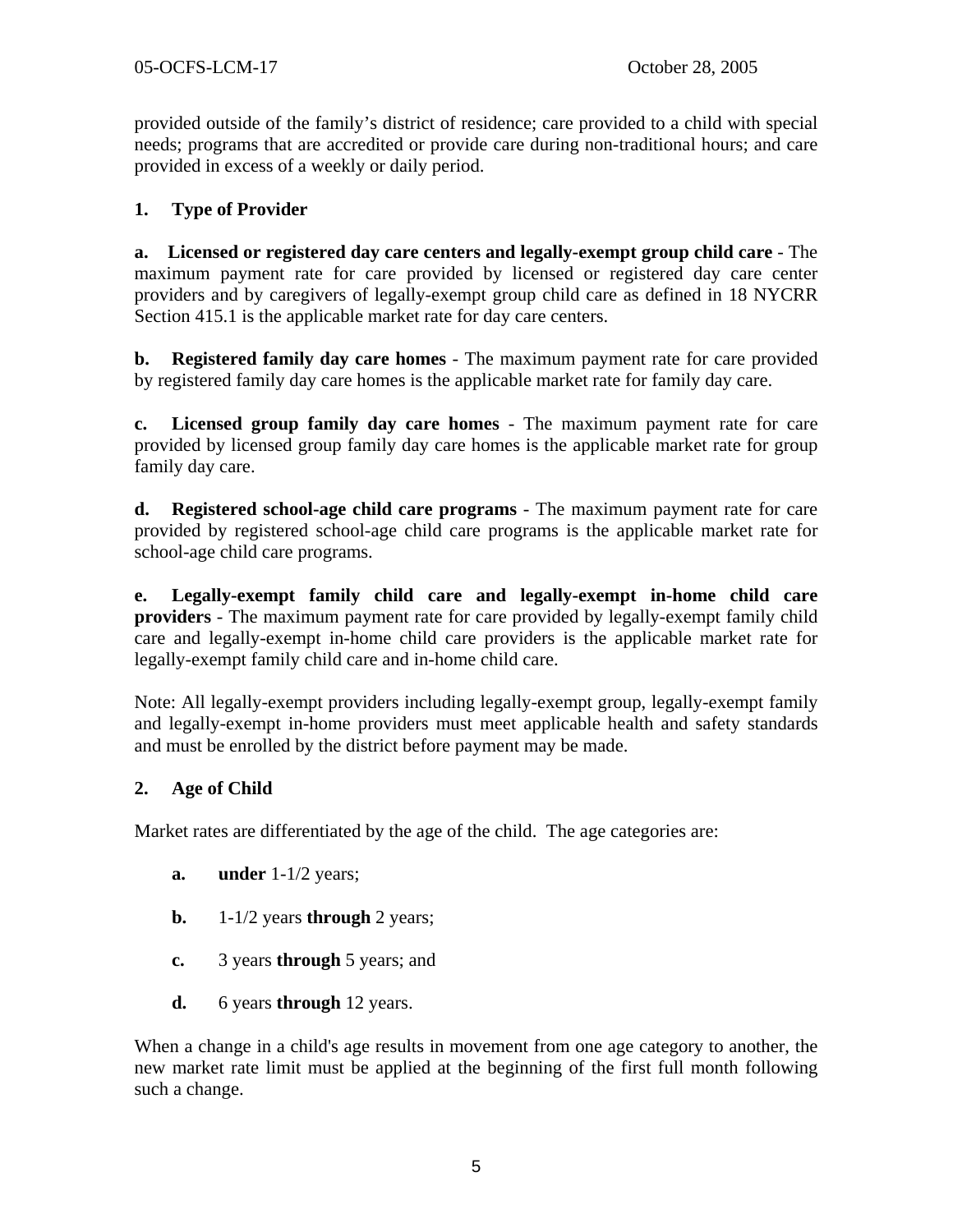## **3. Duration of Care**

Market rates are differentiated also by the number of hours of care that are needed.

#### **a. Weekly**

The social services district must apply the weekly market rates as the maximum payment limit only when the child care services are provided for **30 or more hours over the course of five or fewer days in a single week**.

#### **b. Daily**

The social services district must apply the daily market rates as the maximum payment limit only when the child care services are provided for **less than 30 hours over the course of five or fewer days in a single week and for at least six but fewer than twelve hours per day**.

Some providers charge a daily rate for child care services provided for 30 or more hours over the course of five or fewer days in a single week. The daily market rates do not apply in those instances. The district must apply the weekly market rates divided by five as the maximum payment limit.

#### **c. Part-day**

The social services district must apply the part-day market rates as the maximum payment limit when the child care services are provided for **at least three but fewer than six hours per day**. Part-day market rates also must be applied for children who are provided care before and/or after school for less than three hours per day by day care centers or schoolage child care programs that do not charge on an hourly basis.

## **d. Hourly**

With the exception noted in the definition of the part-day rate, the social services district must apply the hourly market rates as the maximum payment limit when the child care services are provided for **fewer than three hours per day**.

## **Weekly Versus Daily Market Rates**

When a child day care provider routinely charges non-subsidized parents on a weekly basis and has not signed a purchase of service contract or other written agreement for payment on a different basis, the social services district must apply the weekly market rate as the maximum payment limit for child care services that are provided for 30 or more hours over the course of five or fewer days in a single week. To determine if care is provided for 30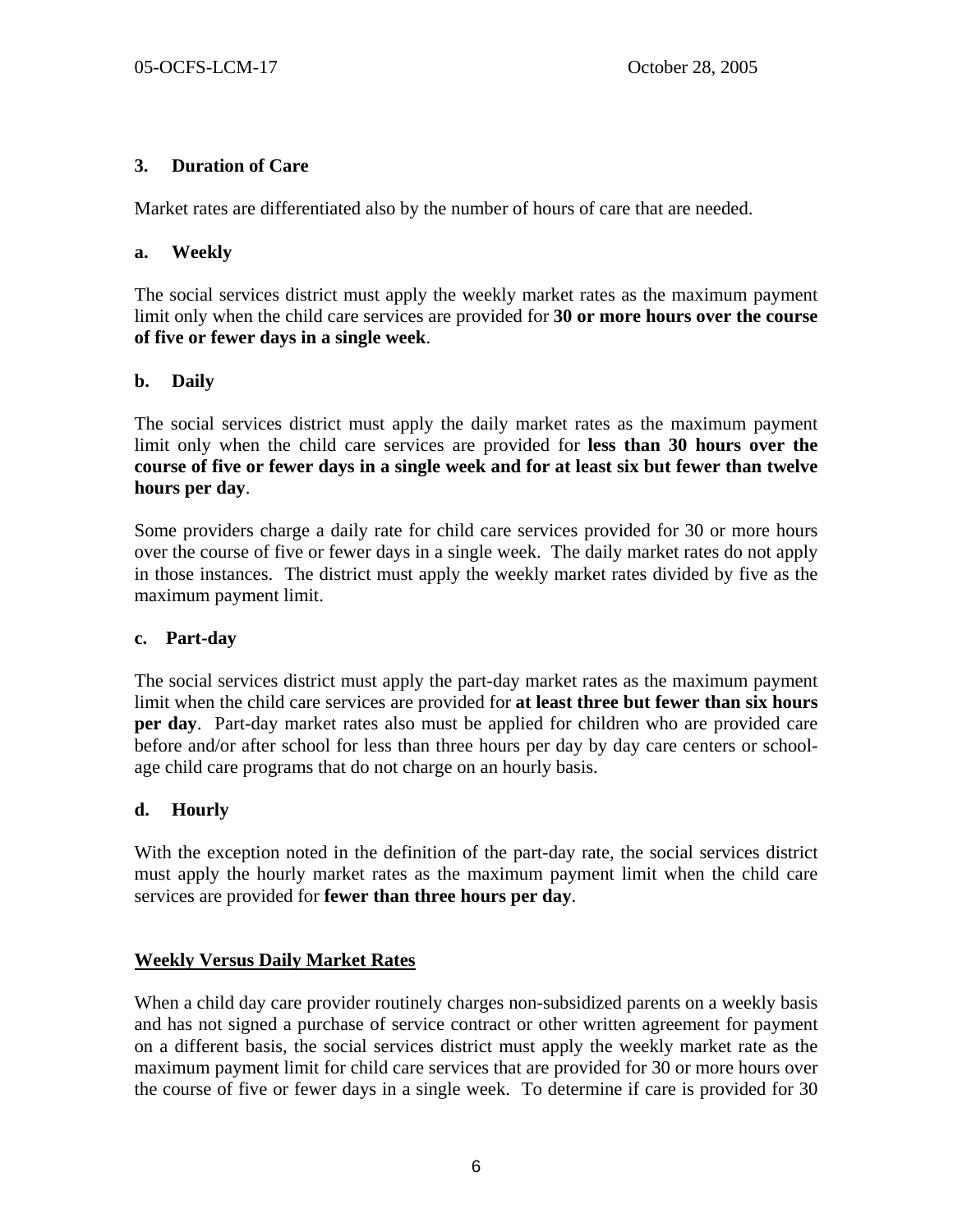or more hours over the course of five or fewer days in a single week, districts must start counting the hours of care provided with Monday.

When a child day care provider routinely charges non-subsidized parents on a daily basis for child care provided for 30 or more hours over the course of five or fewer days in a single week and has not signed a purchase of service contract or other written agreement for payment on a different basis, the social services district must apply the weekly market rate divided by five as the maximum payment limit for child care services.

When the child care services are provided for fewer than 30 hours over the course of five or fewer days in a single week, the social services district must apply the daily, part-day or hourly market rates, or a combination thereof, as applicable. The market rate charts reflect daily rates for care that is provided for at least six but less than twelve hours per day, but for less than 30 hours over the course of five or fewer days in a single week.

#### **Care in Excess of a Weekly or Daily Market Rate Period**

When child care services are provided by a single provider in excess of one weekly or daily market rate period and the provider routinely charges an additional rate for these additional periods, payment for child care services must be based on the actual cost of care up to the applicable market rates. If care is provided for six or seven days in a week, then an additional market rate would apply for the sixth and/or seventh day. If care is provided for 12 hours or more in a day, then an additional market rate (daily, part-day, or hourly) would be applied. For the purpose of determining the appropriate market rates, districts must use Monday as the start of the weekly period.

An example of care in excess of a daily market rate period is as follows: a provider whose normal operating hours are 7:00 AM to 5:30 PM cares for a child from 7:00 AM to 11:00 PM (16 hours) per day, Monday through Friday, and charges an additional amount for care after 5:30 PM. In this example, the maximum payment available is one weekly market rate plus five part-day rates. One weekly market rate applies since care is provided for 30 or more hours over the course of five or fewer days in a single week. Since care is provided for 12 or more hours per day, five part-day market rates also apply for the four additional hours of care above the 12 hours per day provided from 7:00 PM to 11:00 PM, Monday through Friday.

An example of care in excess of a weekly market rate period is as follows: a provider, whose normal operating hours are Monday through Friday 7:00 AM to 5:30 PM, cares for a child from 9:00 AM to 5:00 (8 hours) per day, Monday through Friday, and from 7:00 AM to 11:00 AM (4 hours) on Sunday; and charges an additional amount for care after 5:30 PM and for the weekend. To determine if care is provided for 30 or more hours over the course of five or fewer days in a single week, start on Monday and determine the number of hours, if any, that service was provided for five days. Then, determine if any care is provided for any days beyond the five days and determine if the daily, part-day or hourly market rate applies. In this example, the maximum payment available is one weekly market rate plus one part-day market rate for Sunday. One weekly market rate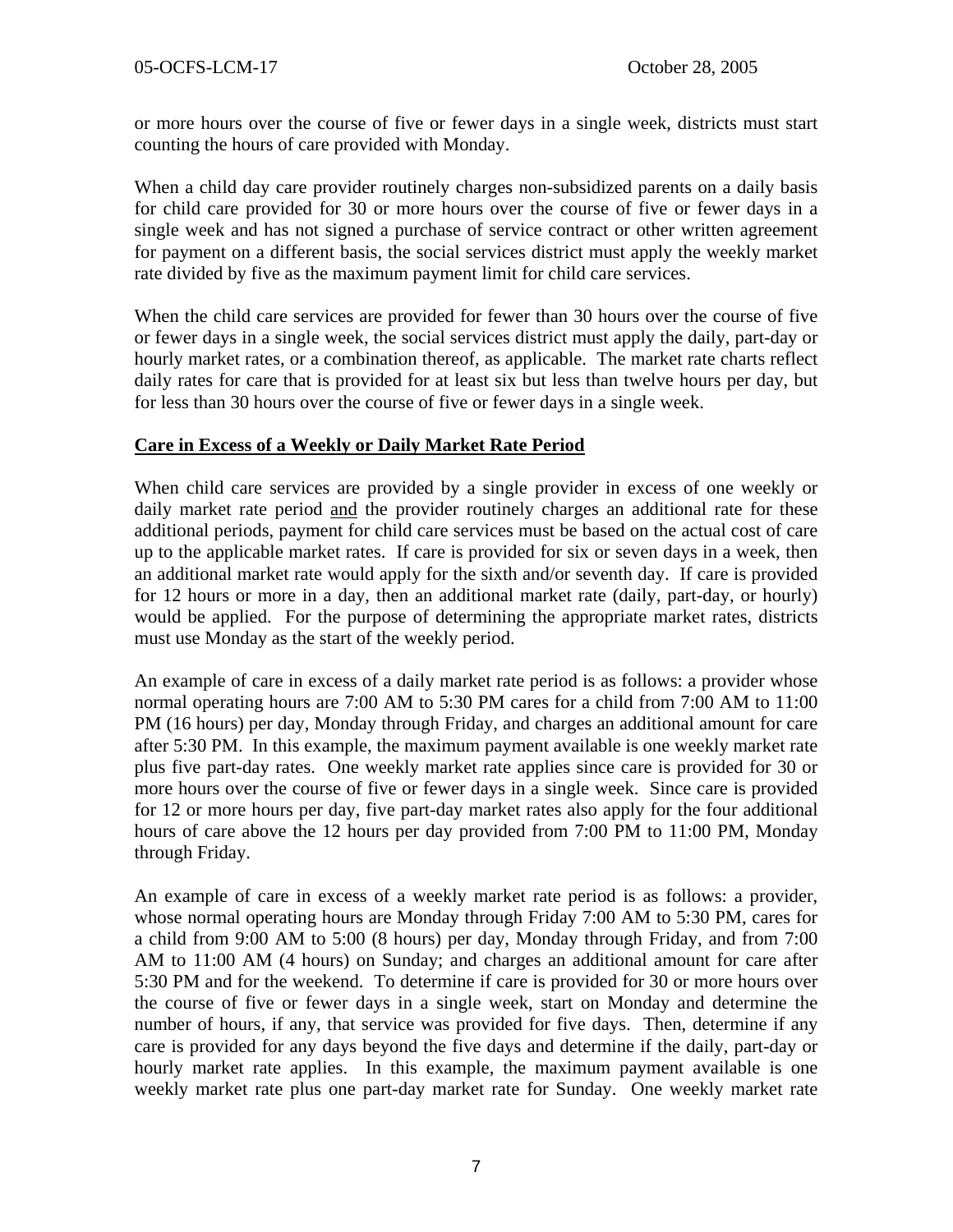applies since care is provided for 30 or more hours during Monday through Friday. Since care is provided for a sixth day in the week, one part-day market rate applies for the four hours of care on Sunday.

## **Care Provided for 24 Hours in a Day**

A district has the option to pay for child care services that are needed for 24 hours in a single day. Reimbursement is available to the district if the district has selected this option in its Consolidated Services Plan or Integrated County Plan. OCFS will issue guidelines in a separate release for the approval of child care for 24 hours in a day.

When a single provider provides child care services for 24 hours in a day, the district must determine if care is provided for 30 or more hours over the course of five or fewer days in a single week. Then, the district must evaluate if the care provided is in excess of a weekly or daily market rate period. Payment for the child care services must be based on the actual cost of care up to the applicable market rate.

An example of 24-hour care that leads to a total amount of care in excess of 30 or more hours over the course of five or fewer days in a single week is as follows: a provider, whose normal operating hours are Monday through Friday 7:00 AM to 5:30 PM, cares for a child from 12:00 AM on Monday to 12:00 AM on Tuesday (24 hours) and from 9:00 AM to 5:00 (8 hours) per day, Tuesday through Friday. The provider also charges an additional amount for care after 5:30 PM. In this example, the maximum payment available is one weekly market rate plus one daily market rate. One weekly market rate applies since care is provided for 30 or more hours during Monday through Friday. One daily market rate also applies because care is provided for 12 or more hours per day on Monday.

## **Care Provided by Multiple Providers**

Where child care services are provided by multiple providers, reimbursement will be made for the actual cost of such services up to the applicable rate for each child care provider used. However, if the combined reimbursement to the multiple providers would exceed one weekly market rate, in order to receive such reimbursement the parent or caretaker must demonstrate that their schedule of employment, or other approved activity, or the special needs of the child necessitates that child care services be arranged with multiple providers. If the social services district determines that the parent or caretaker has not demonstrated that there is a necessity to use multiple providers, reimbursement is limited to the one weekly market rate that is applicable for the type of provider who provides care for the highest number of hours. The social services district will determine how to distribute the reimbursement for the multiple providers.

If the social services district determines that the parent or caretaker has demonstrated that there is a necessity to use multiple providers when the combined reimbursement to the multiple providers would exceed one weekly market rate, reimbursement will be made to each provider for the actual cost of such services up to the applicable market rate for each provider. For example, a provider cares for a child from 7:30 AM to 4:30 PM, Monday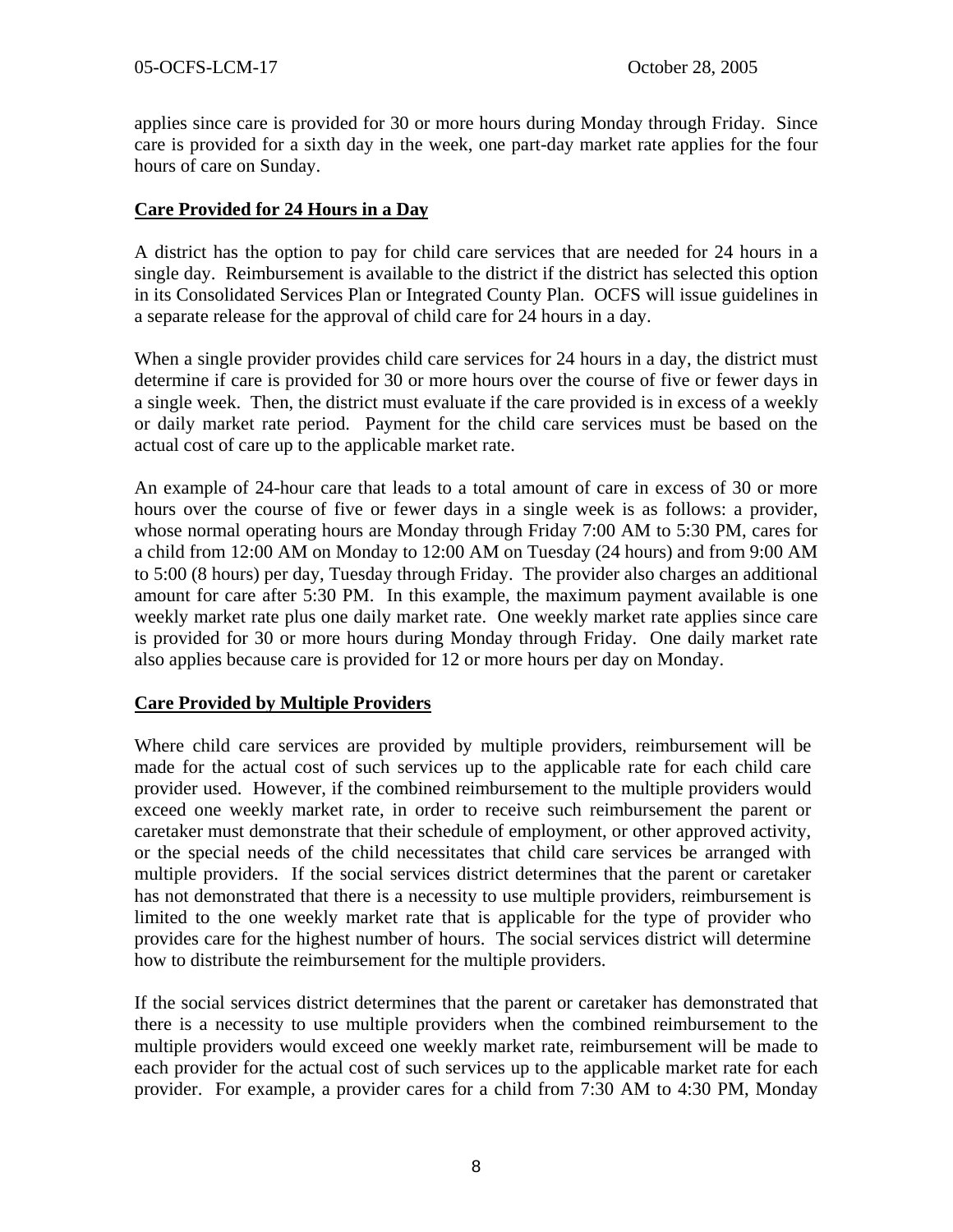through Friday. Another provider cares for that child from 6:00 PM to 9:30 PM on Tuesday and Thursday. The maximum payment available is one weekly market rate for the first provider and two part-day market rates for second provider.

#### **Market Rate for Prekindergarten Children in School-Age Child Care Programs**

The market rate that applies for prekindergarten-aged children attending a school-age child care program, which has received the appropriate waiver for enrolling such children from the Bureau of Early Childhood Services or the New York City Department of Health Day Care Bureau, is the rate for children age 6 through 12 years in the same program.

## **Children with Special Needs**

When child care services are provided to a child with special needs, social services districts will receive reimbursement for payments in excess of the applicable market rate up to the statewide limit. Any payments in excess of the market rates must be related to the increased costs associated with meeting the special care needs of the particular child. Detailed requirements relative to the provision of child care services to children with special needs are set forth in 91 ADM-34.

The rate of reimbursement to a provider caring for a child determined to have special needs is the actual cost of care up to the statewide limit of the highest weekly, daily, part-day or hourly market rate for child care services in the State, as applicable, based on the amount of time the child care services are provided per week, irrespective of the type of child care provider used or the age of the child.

The highest applicable market rates in the State are as follows. These rates are also the maximum reimbursable rates for special needs children.

Weekly \$300.00 Daily \$ 75.00

Part-Day \$ 50.00

Hourly \$ 17.00

## **Location of Care**

Whenever child care services are provided by a provider located outside the social services district that authorizes the subsidy, the district must make payments based on the cost of care, up to applicable market rates for the county in which the care is provided. The same standard applies to care provided in another state.

#### **Differential Payment Rates**

Nationally Accredited Programs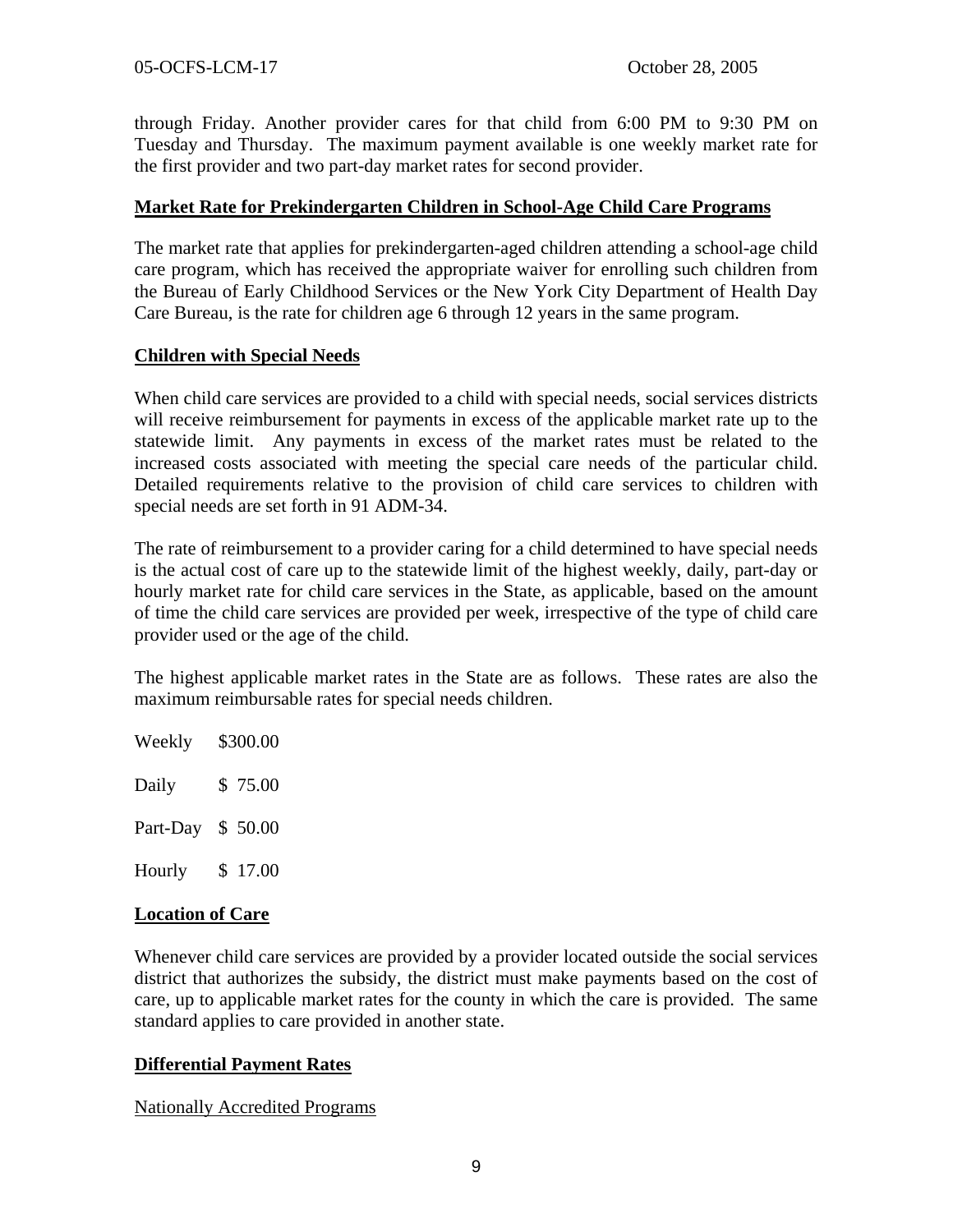Districts are allowed to establish differential payment rates for child care services provided by licensed or registered child care providers or programs that have been accredited by a nationally recognized child care organization. Nationally recognized organizations that provide accreditation to regulated child care providers include the National Association for Education of Young Children (NAEYC), National Association for Family Child Care (NAFCC) and National School Age Child Care Association (NSACCA).

Legally-exempt group, legally-exempt family and legally-exempt in-home child care providers are **not** eligible for the differential payment rate for nationally accredited programs.

#### Non-traditional Hours

Additionally, districts are allowed to establish differential payment rates for child care services that are provided during non-traditional hours: during evening, night or weekend hours. Social services districts may establish a differential rate for non-traditional hours provided by legally-exempt group, legally-exempt family and legally-exempt in-home child care providers as well as for regulated providers.

#### Conditions Pertaining to Differential Payments

If a district chooses to offer a differential payment, the district must indicate this in its Consolidated Services Plan or Integrated County Plan. The information in the plan must include the percentage above the applicable market rate that the district opts to allow for accredited programs and/or for care provided during non-traditional hours, as applicable. The district must also indicate in its Consolidated Services Plan or Integrated County Plan if any restrictions or limitations are placed on providers that may be eligible for any differential payment.

The differential payment rates established by the district may be up to 15 percent higher than the applicable market rates. For example, if the market rate is \$200, a differential of 15 percent would raise the market rate up to \$230 for eligible programs. Districts must pay a provider, who qualifies for a differential payment rate, the lower of the rate charged by that provider to the general public for equal care or the differential payment rate.

The differential payment rates the district sets for accredited programs may be different from the rates set for care provided during non-traditional hours. There can only be a total of 15 percent in differential payment to any one provider. For instance, a provider who is nationally accredited and who also provides child care for non-traditional hours is eligible only for a maximum of 15 percent increase above the market rate for the respective type of care and age of the child.

#### Waivers to Exceed 15 Percent

A district may request a waiver from OCFS to establish differential payment rates that are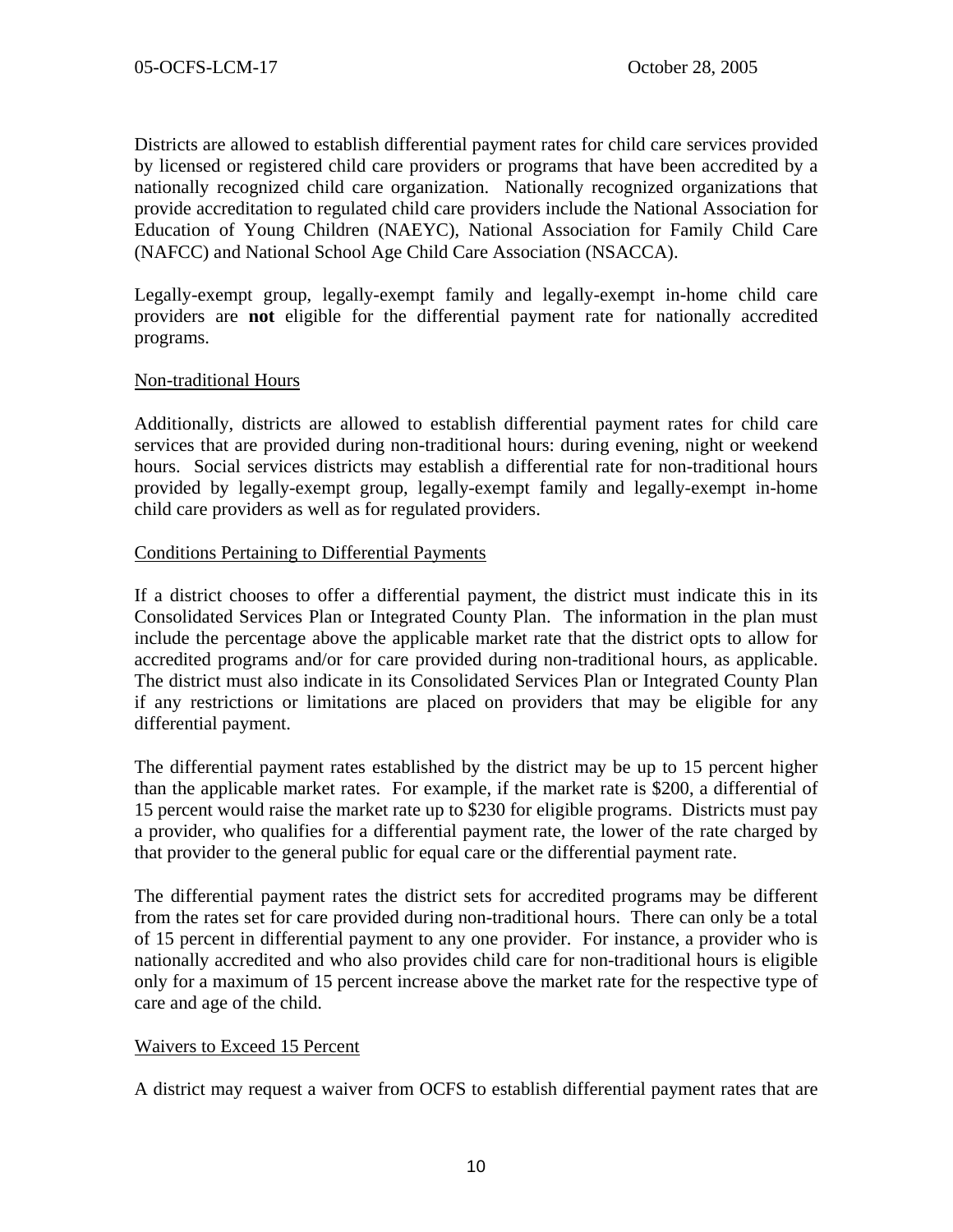in excess of 15 percent above the applicable market rate. The district request must show that the 15 percent maximum is insufficient to provide access within the district to accredited programs and/or care provided during non-traditional hours.

#### **IV. System Implications**

This LCM has no Welfare Management System implications.

#### **V. Required Actions**

The adjusted market rates provided in Attachment A are effective October 1, 2005.

Social services districts must review all currently authorized cases to determine that payment is authorized for the actual cost of care up to the applicable market rate. Reviews must take place as soon as possible, but no later than the next case action or recertification, whichever comes first.

Where the new market rates have increased from the previous market rates, recipients that have paid for child care costs in excess of the previous market rate are eligible for an increased payment from the district (their actual child care charges up to the updated market rate). The increased payment is effective the date the recipient began paying the increased rate, or October 1, 2005, whichever is more recent. For example, a parent who has been paying an amount (in excess of the previous market rates) as of August 1, 2005, would only be eligible for the increased amount as of October 1, 2005.

Districts must review currently authorized cases in which multiple providers are providing child care services and the combined reimbursement to the multiple providers would exceed one weekly market rate. The district must determine if there is a necessity to use multiple providers. If the recipient cannot demonstrate the necessity, then reimbursement is limited to one weekly market rate that is applicable for the type of provider who provides care for the highest number of hours. Reviews must take place as soon as possible, but no later than the next case action or recertification, whichever comes first.

Whenever the amount of child care benefits changes, social services districts must provide recipients with appropriate notice as required by 18 NYCRR Part 358. Please refer to 01 OCFS LCM-08 "Revised Client Notification Forms," for child care subsidy notices to applicants/recipients of low income and temporary assistance child care. In instances in which the market rates have decreased from the previous market rates, the district will need to reduce benefits. Please note that when a benefit is **reduced** due to changes in the market rates, the effective date for the reduction is **not** retroactive to October 1, 2005. Benefit reductions are to be made prospectively.

If the provider's rate is in excess of the market rate and the district does not have a contract with the provider, the parent who chooses to continue care with the provider must make up the difference. If the district has a contract to pay a rate that is higher than the market rate, the amount above the market rate is not reimbursable from State and federal funds.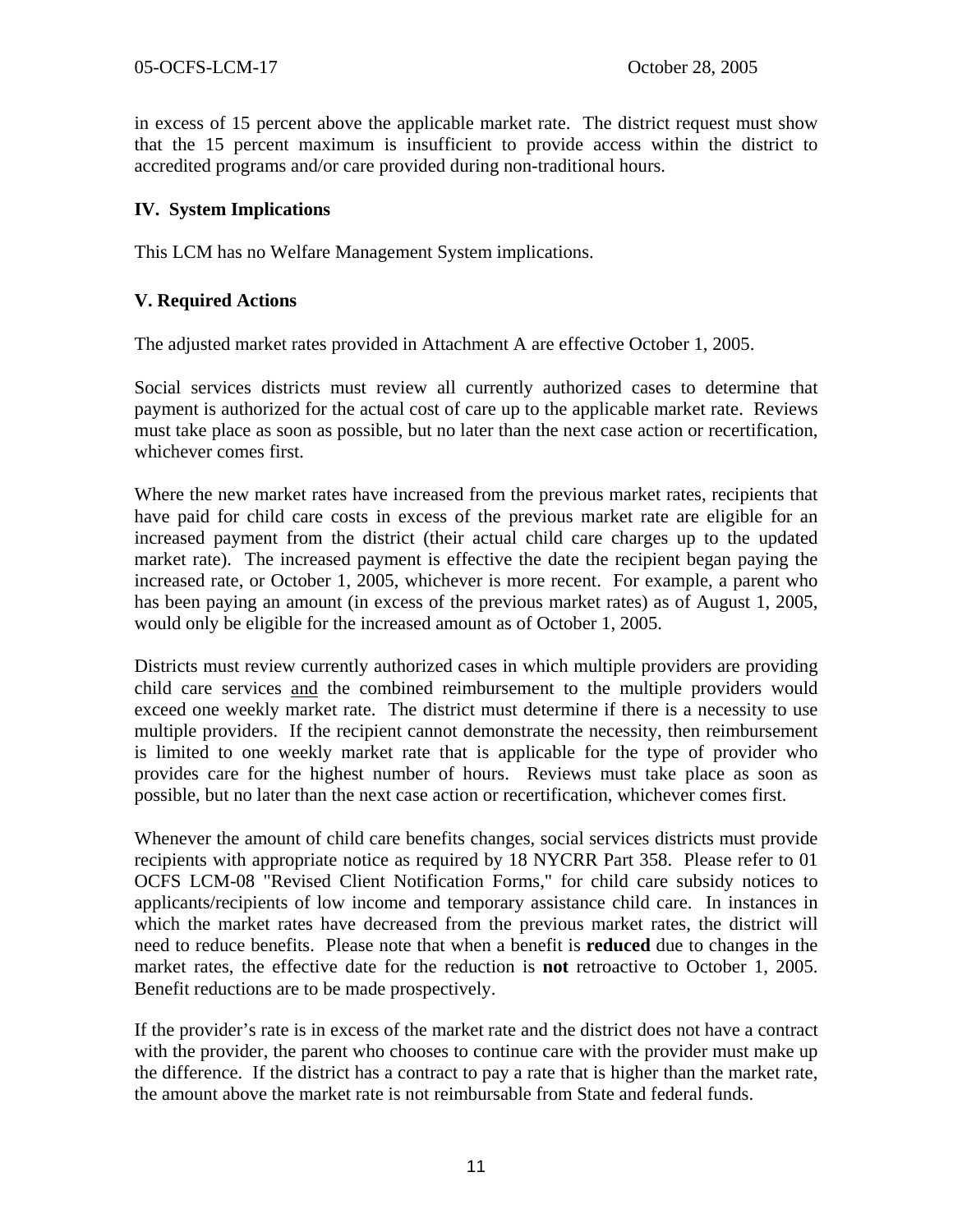## **VII. Effective Date**

The effective date of this release is the date issued.

*s/s Larry G. Brown* 

Larry G. Brown Deputy Commissioner Division of Development and Prevention Services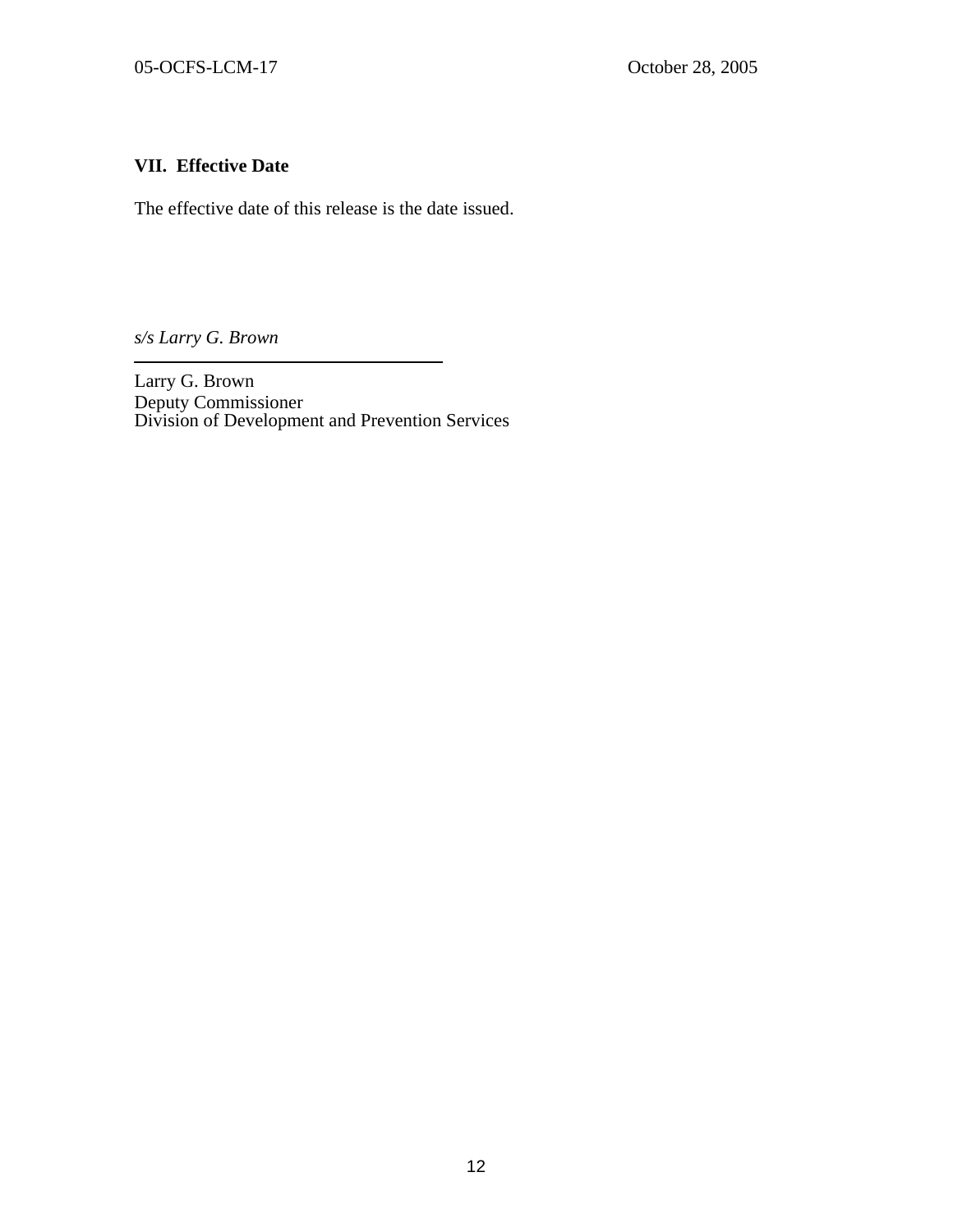## **ATTACHMENT A**

#### **CHILD CARE MARKET RATES**

Market rates are established in five groupings of social services districts as follows:

#### DISTRICT GROUPINGS

| Group A: | Nassau, Putnam, Rockland, Suffolk, Westchester                                                                                                                                                                                                                                                                                                                                      |
|----------|-------------------------------------------------------------------------------------------------------------------------------------------------------------------------------------------------------------------------------------------------------------------------------------------------------------------------------------------------------------------------------------|
| Group B: | Columbia, Erie, Monroe, Onondaga, Ontario, Rensselaer, Saratoga,<br>Schenectady, Tompkins, Warren                                                                                                                                                                                                                                                                                   |
| Group C: | Allegany, Broome, Cattaraugus, Cayuga, Chautauqua, Chemung,<br>Chenango, Clinton, Cortland, Delaware, Essex, Franklin, Fulton,<br>Genesee, Greene, Hamilton, Herkimer, Jefferson, Lewis, Livingston,<br>Madison, Montgomery, Niagara, Oneida, Orleans, Oswego, Otsego,<br>Schoharie, Schuyler, Seneca, St. Lawrence, Steuben, Sullivan, Tioga,<br>Washington, Wayne, Wyoming, Yates |
| Group D: | Albany, Dutchess, Orange, Ulster                                                                                                                                                                                                                                                                                                                                                    |
| Group E: | Bronx, Kings, New York, Queens, Richmond                                                                                                                                                                                                                                                                                                                                            |

#### MARKET RATES

Except for districts noted with an exception in the following market rate schedules, the rates established for a group apply to all districts in the designated group. Districts with an exception have a different rate indicated in bold. Some districts have an exception only for a particular rate(s). Where no exception appears under a rate column, the designated group rate applies.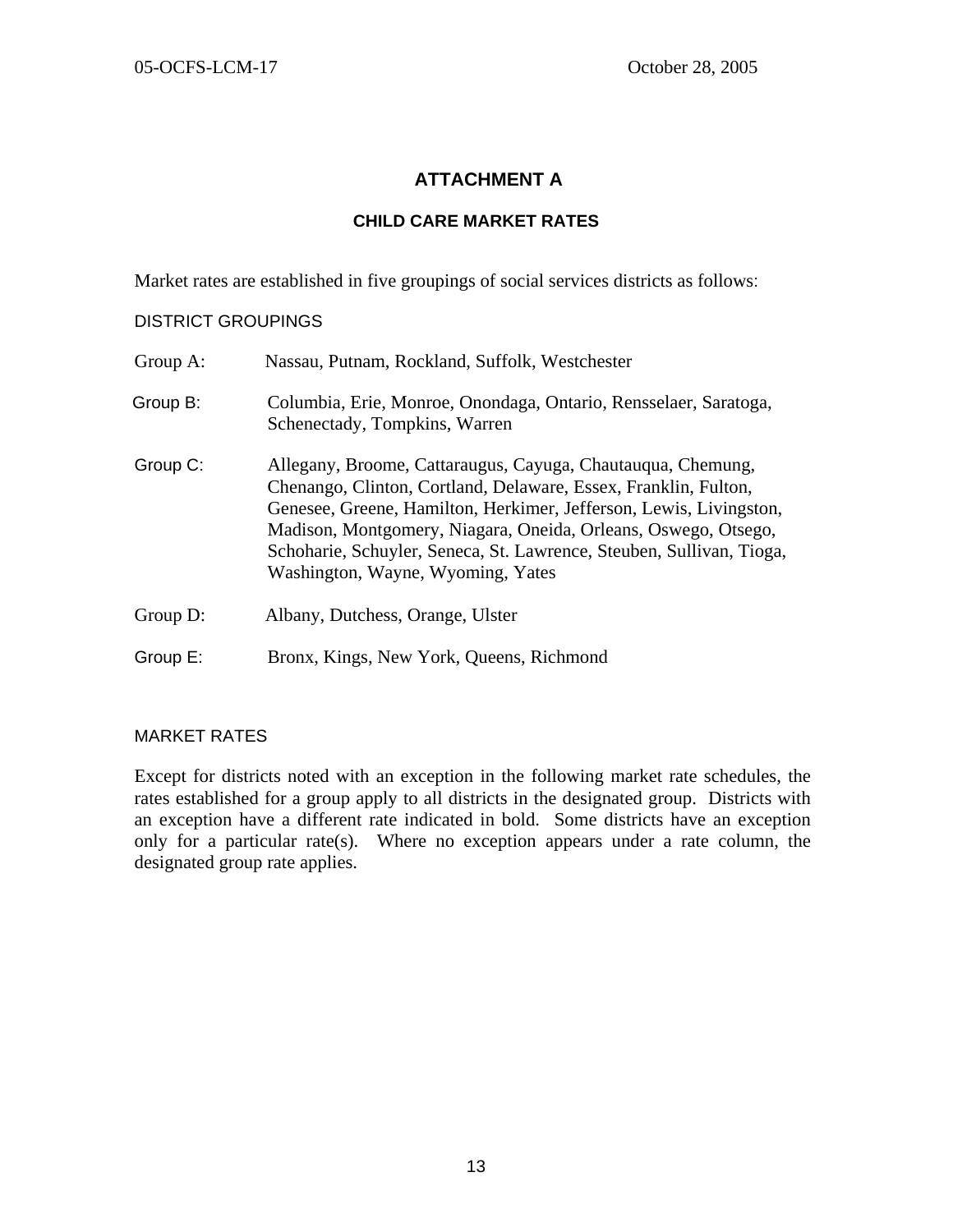Section 415.9. Rates.

## GROUP A COUNTIES: Nassau, Putnam, Rockland, Suffolk, and Westchester

### DAY CARE CENTER

|                    | <b>AGE OF CHILD</b>   |            |         |          |
|--------------------|-----------------------|------------|---------|----------|
|                    | Under 1 $\frac{1}{2}$ | $11/2 - 2$ | $3 - 5$ | $6 - 12$ |
| <b>WEEKLY</b>      | \$300                 | \$265      | \$240   | \$250    |
| <b>Exceptions:</b> |                       |            |         |          |
| <b>Nassau</b>      | --                    | --         | \$248   | \$261    |
| Westchester        | \$338                 | \$317      | \$271   | --       |
|                    |                       |            |         |          |
| <b>DAILY</b>       | \$70                  | \$60       | \$55    | \$54     |
| <b>Exceptions:</b> |                       |            |         |          |
| Westchester        | \$75                  | \$70       | \$58    |          |
|                    |                       |            |         |          |
| PART-DAY           | \$47                  | \$40       | \$36    | \$36     |
| <b>Exceptions:</b> |                       |            |         |          |
| Westchester        | \$50                  | \$47       | \$39    |          |
|                    |                       |            |         |          |
| <b>HOURLY</b>      | \$8.88                | \$8.75     | \$8.81  | \$8.75   |

## REGISTERED FAMILY DAY CARE

|                              | <b>AGE OF CHILD</b>   |            |         |          |  |
|------------------------------|-----------------------|------------|---------|----------|--|
|                              | Under 1 $\frac{1}{2}$ | $11/2 - 2$ | $3 - 5$ | $6 - 12$ |  |
| WEEKLY<br><b>Exceptions:</b> | \$250                 | \$225      | \$225   | \$225    |  |
| Westchester                  | --                    | \$246      | --      | --       |  |
| <b>DAILY</b>                 | \$56                  | \$56       | \$55    | \$50     |  |
| PART-DAY                     | \$37                  | \$37       | \$37    | \$33     |  |
| <b>HOURLY</b>                | \$8.00                | \$8.00     | \$7.50  | \$7.50   |  |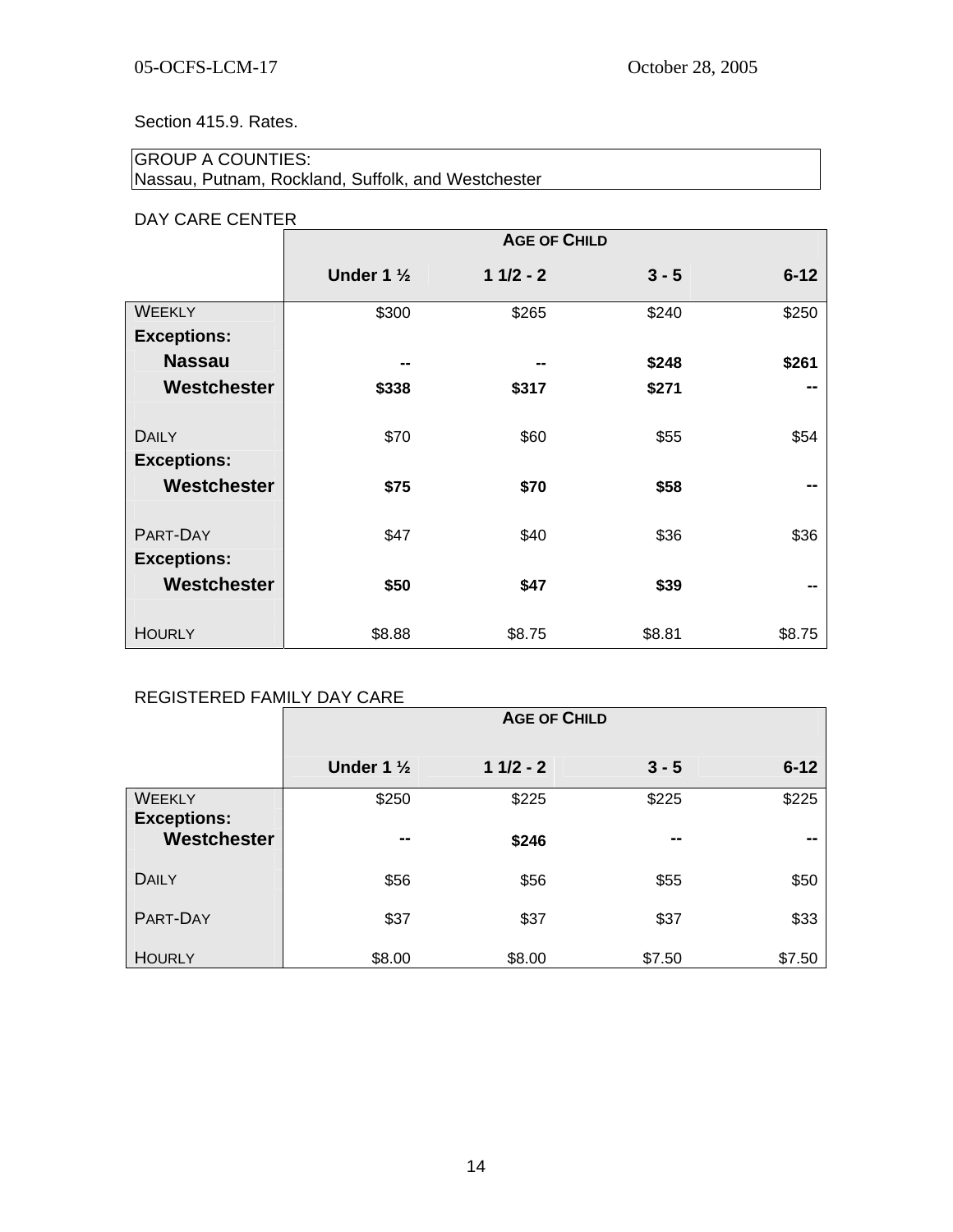## (Group A Counties)

## GROUP FAMILY DAY CARE

|                                     | <b>AGE OF CHILD</b>   |            |         |          |
|-------------------------------------|-----------------------|------------|---------|----------|
|                                     | Under 1 $\frac{1}{2}$ | $11/2 - 2$ | $3 - 5$ | $6 - 12$ |
| <b>WEEKLY</b><br><b>Exceptions:</b> | \$250                 | \$250      | \$243   | \$240    |
| <b>Rockland</b><br>Westchester      | --                    | --         | \$250   | \$250    |
|                                     | --                    | --         | --      | \$250    |
| DAILY                               | \$58                  | \$56       | \$55    | \$56     |
| PART-DAY                            | \$39                  | \$37       | \$37    | \$37     |
| <b>HOURLY</b>                       | \$8.00                | \$8.00     | \$8.00  | \$8.00   |

## SCHOOL AGE CHILD CARE

|                                     | <b>AGE OF CHILD</b>   |                |                |          |
|-------------------------------------|-----------------------|----------------|----------------|----------|
|                                     | Under 1 $\frac{1}{2}$ | $11/2 - 2$     | $3 - 5$        | $6 - 12$ |
| WEEKLY                              | \$0                   | \$0            | \$0            | \$250    |
| <b>Exceptions:</b><br><b>Nassau</b> | $\blacksquare$        | $\blacksquare$ | $\blacksquare$ | \$261    |
| <b>DAILY</b>                        | \$0                   | \$0            | \$0            | \$54     |
| PART-DAY                            | \$0                   | \$0            | \$0            | \$36     |
| <b>HOURLY</b>                       | \$0                   | \$0            | \$0            | \$8.75   |

## LEGALLY-EXEMPT FAMILY CHILD CARE AND IN-HOME CHILD CARE

|               | <b>AGE OF CHILD</b>   |            |         |          |
|---------------|-----------------------|------------|---------|----------|
|               | Under 1 $\frac{1}{2}$ | $11/2 - 2$ | $3 - 5$ | $6 - 12$ |
| <b>WEEKLY</b> | \$175                 | \$158      | \$158   | \$158    |
| <b>DAILY</b>  | \$40                  | \$40       | \$39    | \$35     |
| PART-DAY      | \$27                  | \$27       | \$26    | \$23     |
| <b>HOURLY</b> | \$5.60                | \$5.60     | \$5.25  | \$5.25   |

 $\overline{\phantom{m}}$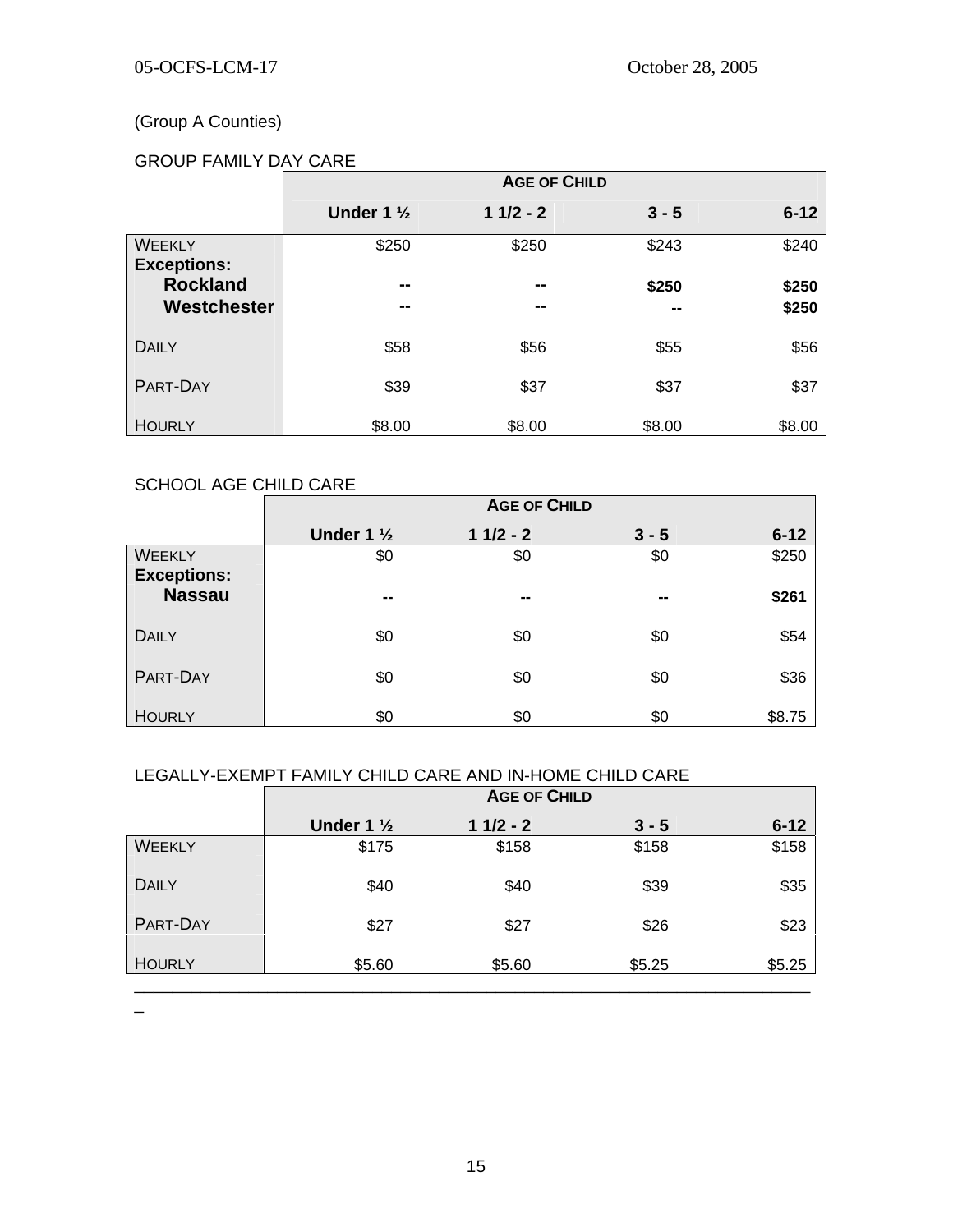## 05-OCFS-LCM-17 October 28, 2005

GROUP B COUNTIES: Columbia, Erie, Monroe, Onondaga, Ontario, Rensselaer, Saratoga, Schenectady, Tompkins and Warren

#### DAY CARE CENTER

|                                    | <b>AGE OF CHILD</b>   |            |         |          |
|------------------------------------|-----------------------|------------|---------|----------|
|                                    | Under 1 $\frac{1}{2}$ | $11/2 - 2$ | $3 - 5$ | $6 - 12$ |
| <b>WEEKLY</b>                      | \$190                 | \$180      | \$166   | \$160    |
| <b>Exceptions:</b>                 |                       |            |         |          |
| <b>Monroe</b>                      | --                    | \$185      | \$173   | --       |
|                                    |                       |            |         |          |
| <b>DAILY</b><br><b>Exceptions:</b> | \$45                  | \$43       | \$39    | \$38     |
| <b>Erie</b>                        | --                    | --         | \$44    | --       |
| <b>Monroe</b>                      | --                    | \$49       | --      | --       |
|                                    |                       |            |         |          |
| PART-DAY                           | \$30                  | \$28       | \$26    | \$25     |
| <b>Exceptions:</b>                 |                       |            |         |          |
| <b>Erie</b>                        | --                    | --         | \$29    | --       |
| <b>Monroe</b>                      | --                    | \$33       | --      | --       |
|                                    |                       |            |         |          |
| <b>HOURLY</b>                      | \$7.00                | \$7.00     | \$6.25  | \$7.00   |

## REGISTERED FAMILY DAY CARE

|                                                       | <b>AGE OF CHILD</b>   |            |         |          |
|-------------------------------------------------------|-----------------------|------------|---------|----------|
|                                                       | Under 1 $\frac{1}{2}$ | $11/2 - 2$ | $3 - 5$ | $6 - 12$ |
| <b>WEEKLY</b>                                         | \$150                 | \$145      | \$135   | \$135    |
| <b>Exceptions:</b>                                    |                       |            |         |          |
| <b>Erie</b>                                           | --                    | \$150      | \$140   |          |
| <b>Saratoga</b>                                       | --                    | \$150      | \$150   | \$143    |
| <b>Schenectady</b>                                    | \$170                 | \$150      | \$150   | \$150    |
| <b>DAILY</b>                                          | \$34                  | \$33       | \$31    | \$31     |
| <b>Exceptions:</b>                                    |                       |            |         |          |
| <b>Columbia</b>                                       | \$35                  |            |         |          |
| <b>Erie</b>                                           | \$38                  | \$38       | \$34    | \$34     |
| <b>Saratoga</b>                                       | \$35                  | \$35       |         | \$33     |
| <b>Warren</b>                                         | --                    |            |         | \$33     |
| PART-DAY                                              | \$23                  | \$22       | \$21    | \$21     |
| <b>Exceptions:</b>                                    |                       |            |         |          |
| <b>Erie</b>                                           | \$25                  | \$25       | \$23    | \$23     |
| <b>Saratoga</b>                                       | --                    |            |         | \$22     |
| <b>Warren</b>                                         | --                    | --         | --      | \$22     |
| <b>HOURLY</b><br>$\mathbf{A}$ and $\mathbf{A}$<br>- - | \$5.00                | \$5.00     | \$5.00  | \$4.41   |

(Group B Counties)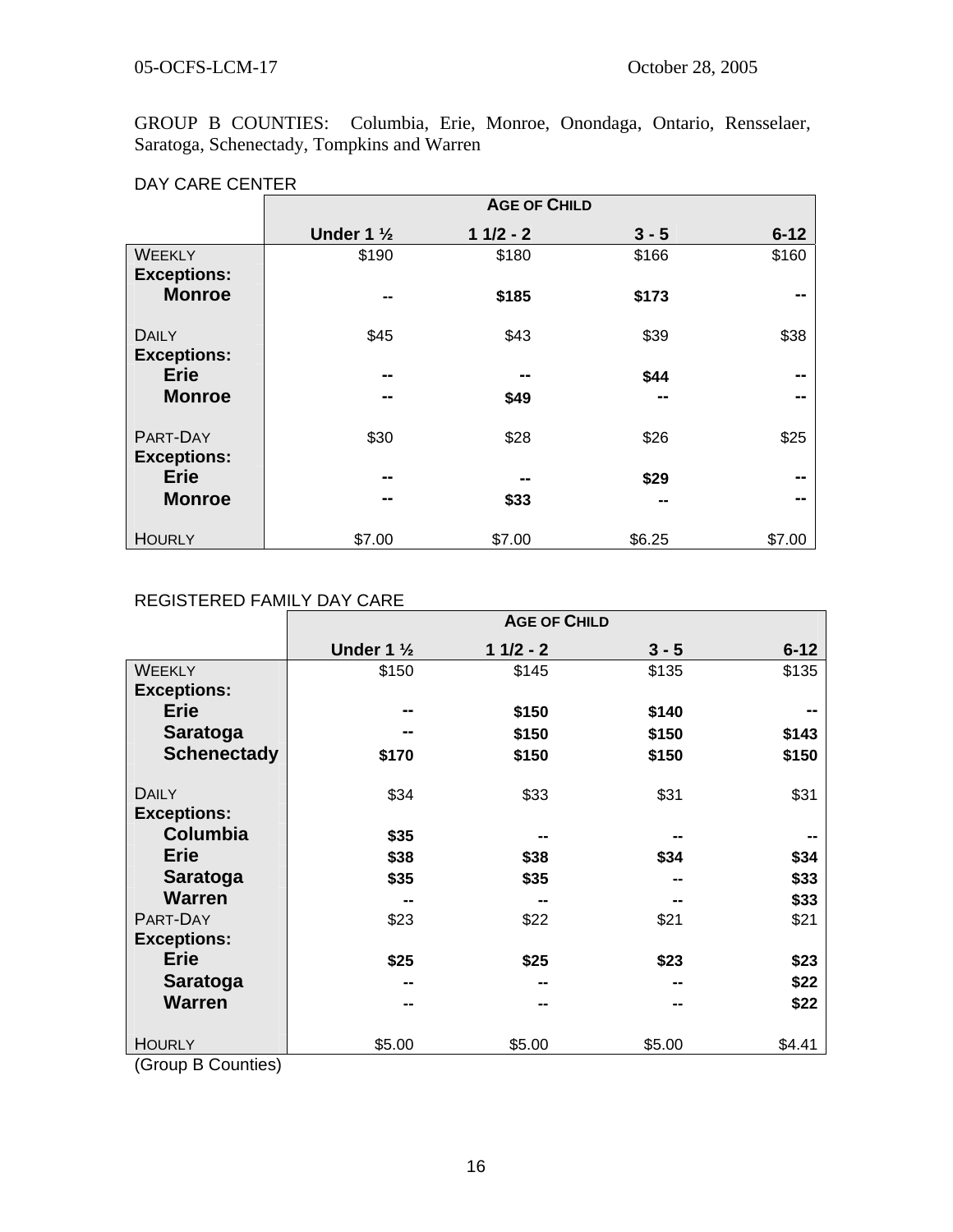#### GROUP FAMILY DAY CARE

|                                    | <b>AGE OF CHILD</b>   |            |         |          |
|------------------------------------|-----------------------|------------|---------|----------|
|                                    | Under 1 $\frac{1}{2}$ | $11/2 - 2$ | $3 - 5$ | $6 - 12$ |
| <b>WEEKLY</b>                      | \$158                 | \$150      | \$150   | \$149    |
| <b>Exceptions:</b>                 |                       |            |         |          |
| <b>Erie</b>                        | --                    | \$173      | \$165   | \$160    |
| <b>Schenectady</b>                 | \$175                 | \$175      | \$165   | \$160    |
| <b>DAILY</b><br><b>Exceptions:</b> | \$38                  | \$35       | \$34    | \$33     |
| <b>Erie</b>                        | --                    | --         | --      | \$34     |
| PART-DAY                           | \$25                  | \$23       | \$23    | \$22     |
| <b>HOURLY</b>                      | \$5.00                | \$5.00     | \$5.00  | \$5.00   |

## SCHOOL AGE CHILD CARE

|               | <b>AGE OF CHILD</b>   |            |         |          |
|---------------|-----------------------|------------|---------|----------|
|               | Under 1 $\frac{1}{2}$ | $11/2 - 2$ | $3 - 5$ | $6 - 12$ |
| <b>WEEKLY</b> | \$0                   | \$0        | \$0     | \$160    |
| <b>DAILY</b>  | \$0                   | \$0        | \$0     | \$38     |
| PART-DAY      | \$0                   | \$0        | \$0     | \$25     |
| <b>HOURLY</b> | \$0                   | \$0        | \$0     | \$7.00   |

## LEGALLY-EXEMPT FAMILY CHILD CARE AND IN-HOME CHILD CARE

|               | <b>AGE OF CHILD</b>   |            |         |          |  |
|---------------|-----------------------|------------|---------|----------|--|
|               | Under 1 $\frac{1}{2}$ | $11/2 - 2$ | $3 - 5$ | $6 - 12$ |  |
| <b>WEEKLY</b> | \$105                 | \$102      | \$95    | \$95     |  |
| <b>DAILY</b>  | \$24                  | \$23       | \$22    | \$22     |  |
| PART-DAY      | \$16                  | \$15       | \$15    | \$15     |  |
| <b>HOURLY</b> | \$3.50                | \$3.50     | \$3.50  | \$3.09   |  |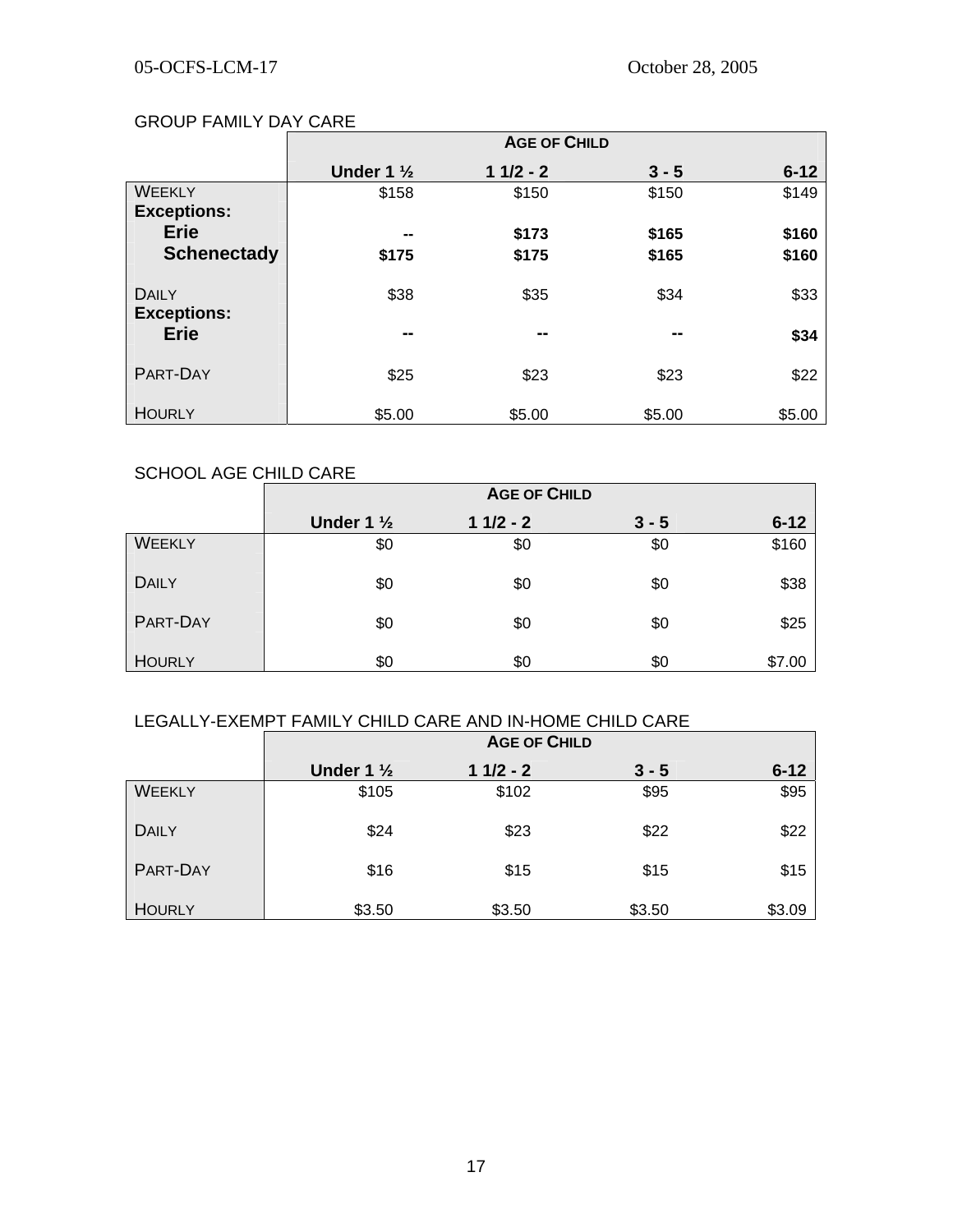## GROUP C COUNTIES:

Allegany, Broome, Cattaraugus, Cayuga, Chautauqua, Chemung, Chenango, Clinton, Cortland, Delaware, Essex, Franklin, Fulton, Genesee, Greene, Hamilton, Herkimer, Jefferson, Lewis, Livingston, Madison, Montgomery, Niagara, Oneida, Orleans, Oswego, Otsego, Schoharie, Schuyler, Seneca, St. Lawrence, Steuben, Sullivan, Tioga, Washington, Wayne, Wyoming, and Yates

# DAY CARE CENTER **AGE OF CHILD** Under 1 <sup>1</sup>/<sub>2</sub> **1 1/2 - 2 3 - 5 6-12** WEEKLY | \$160 \$150 \$142 \$130 **Exceptions: Niagara -- -- -- \$138** DAILY | \$39 \$36 \$34 \$31 PART-DAY | \$26 \$24 \$23 \$21 HOURLY \$5.00 \$5.00 \$5.00 \$5.00

#### REGISTERED FAMILY DAY CARE

|                                     | <b>AGE OF CHILD</b>   |            |         |          |  |
|-------------------------------------|-----------------------|------------|---------|----------|--|
|                                     | Under 1 $\frac{1}{2}$ | $11/2 - 2$ | $3 - 5$ | $6 - 12$ |  |
| <b>WEEKLY</b><br><b>Exceptions:</b> | \$135                 | \$130      | \$125   | \$125    |  |
| <b>Clinton</b>                      | --                    | --         | --      | \$135    |  |
| <b>DAILY</b><br><b>Exceptions:</b>  | \$31                  | \$31       | \$30    | \$30     |  |
| <b>Clinton</b>                      | --                    | --         | --      | \$34     |  |
| <b>Sullivan</b>                     | --                    | --         | --      | \$31     |  |
| PART-DAY<br><b>Exceptions:</b>      | \$21                  | \$21       | \$20    | \$20     |  |
| <b>Clinton</b>                      | --                    | --         | --      | \$23     |  |
| <b>Sullivan</b>                     | --                    | --         | --      | \$21     |  |
| <b>HOURLY</b>                       | \$3.18                | \$3.00     | \$3.00  | \$3.00   |  |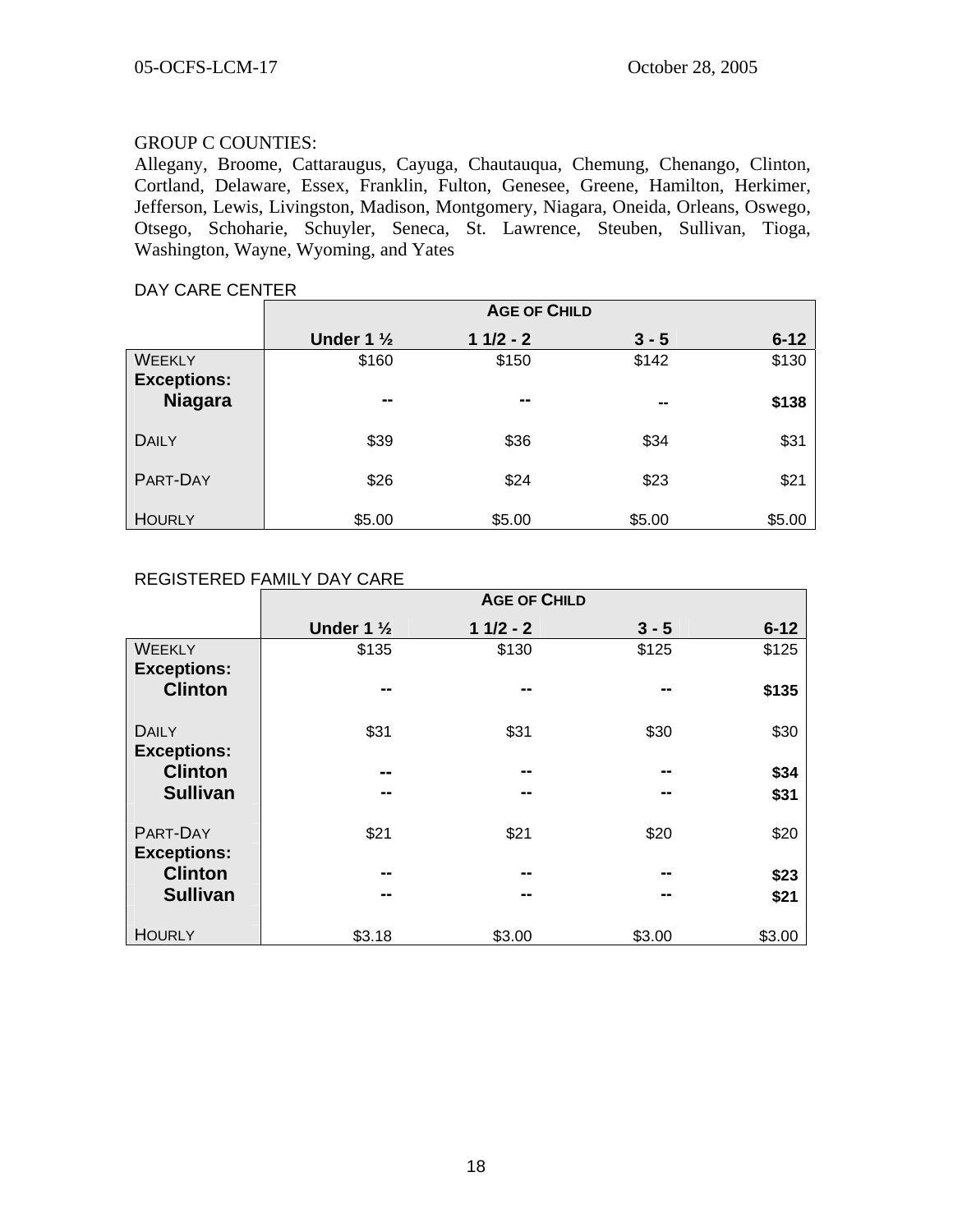## (Group C Counties)

## GROUP FAMILY DAY CARE

|               | <b>AGE OF CHILD</b>  |            |         |          |
|---------------|----------------------|------------|---------|----------|
|               | Under $1\frac{1}{2}$ | $11/2 - 2$ | $3 - 5$ | $6 - 12$ |
| <b>WEEKLY</b> | \$135                | \$130      | \$125   | \$125    |
| <b>DAILY</b>  | \$34                 | \$33       | \$31    | \$30     |
| PART-DAY      | \$23                 | \$22       | \$21    | \$20     |
| <b>HOURLY</b> | \$4.00               | \$4.00     | \$4.00  | \$4.00   |

## SCHOOL AGE CHILD CARE

|               | <b>AGE OF CHILD</b>   |            |         |          |
|---------------|-----------------------|------------|---------|----------|
|               | Under 1 $\frac{1}{2}$ | $11/2 - 2$ | $3 - 5$ | $6 - 12$ |
| <b>WEEKLY</b> | \$0                   | \$0        | \$0     | \$130    |
| <b>DAILY</b>  | \$0                   | \$0        | \$0     | \$31     |
| PART-DAY      | \$0                   | \$0        | \$0     | \$21     |
| <b>HOURLY</b> | \$0                   | \$0        | \$0     | \$5.00   |

## LEGALLY-EXEMPT FAMILY CHILD CARE AND IN-HOME CHILD CARE

|               | <b>AGE OF CHILD</b>   |            |         |          |
|---------------|-----------------------|------------|---------|----------|
|               | Under 1 $\frac{1}{2}$ | $11/2 - 2$ | $3 - 5$ | $6 - 12$ |
| <b>WEEKLY</b> | \$95                  | \$91       | \$88    | \$88     |
| <b>DAILY</b>  | \$22                  | \$22       | \$21    | \$21     |
| PART-DAY      | \$15                  | \$15       | \$14    | \$14     |
| <b>HOURLY</b> | \$2.23                | \$2.10     | \$2.10  | \$2.10   |

 $\equiv$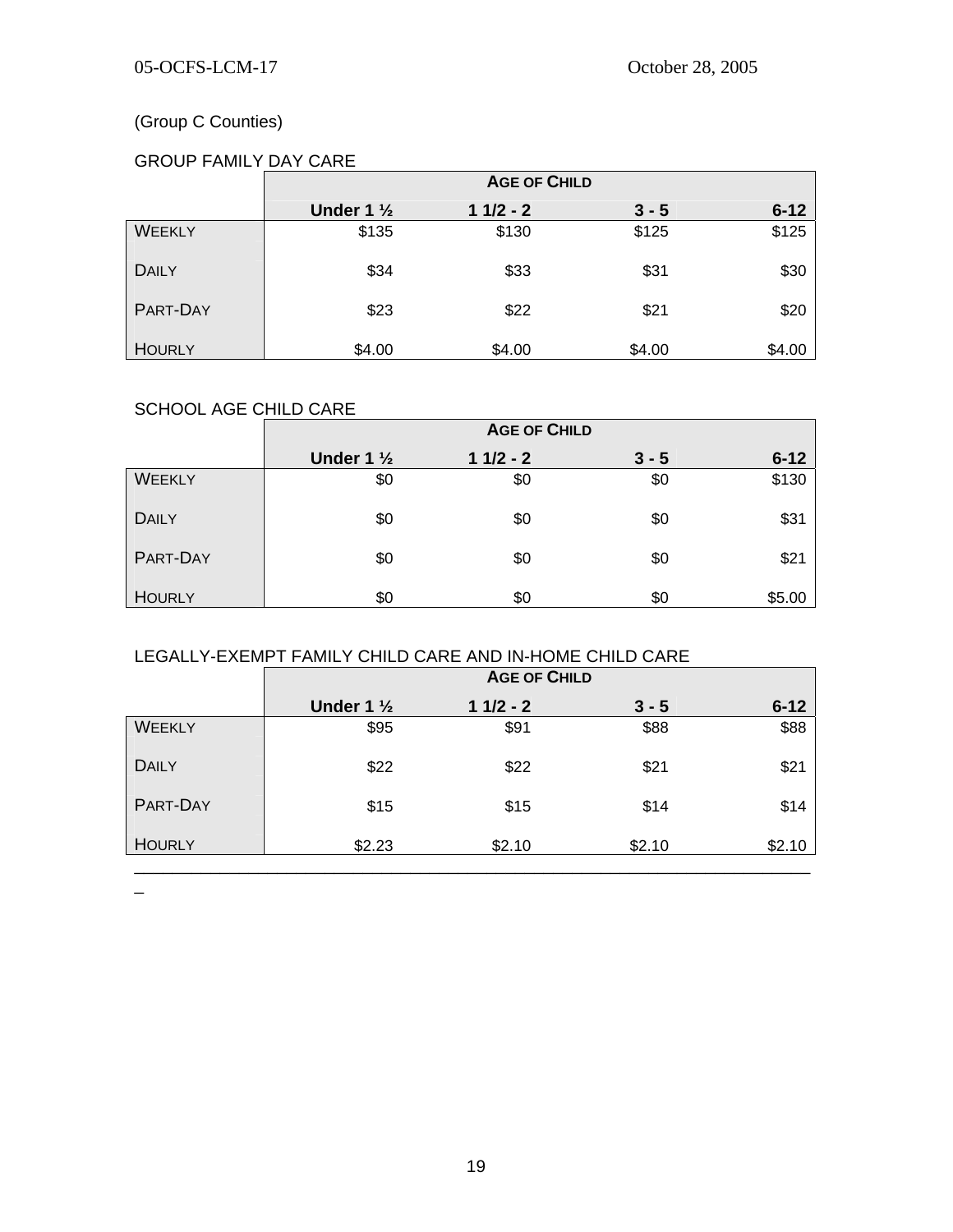## GROUP D COUNTIES:

Albany, Dutchess, Orange, and Ulster

## DAY CARE CENTER

|                                     | <b>AGE OF CHILD</b>      |            |         |                          |
|-------------------------------------|--------------------------|------------|---------|--------------------------|
|                                     | Under 1 $\frac{1}{2}$    | $11/2 - 2$ | $3 - 5$ | $6 - 12$                 |
| <b>WEEKLY</b><br><b>Exceptions:</b> | \$205                    | \$190      | \$175   | \$176                    |
| <b>Dutchess</b>                     | \$227                    | \$215      | \$197   | --                       |
| <b>DAILY</b><br><b>Exceptions:</b>  | \$49                     | \$46       | \$44    | \$44                     |
| <b>Albany</b>                       | --                       | \$50       | 45      | --                       |
| PART-DAY<br><b>Exceptions:</b>      | \$33                     | \$30       | \$29    | \$29                     |
| <b>Albany</b>                       | $\overline{\phantom{a}}$ | 33         | 30      | $\overline{\phantom{a}}$ |
| <b>HOURLY</b>                       | \$7.00                   | \$6.75     | \$6.50  | \$7.00                   |

## REGISTERED FAMILY DAY CARE

|                                     | <b>AGE OF CHILD</b>   |            |         |          |
|-------------------------------------|-----------------------|------------|---------|----------|
|                                     | Under 1 $\frac{1}{2}$ | $11/2 - 2$ | $3 - 5$ | $6 - 12$ |
| <b>WEEKLY</b><br><b>Exceptions:</b> | \$175                 | \$175      | \$167   | \$175    |
| <b>Dutchess</b>                     | \$180                 | \$180      | \$175   | \$180    |
| Orange                              | \$196                 | \$181      | \$175   | --       |
| DAILY<br><b>Exceptions:</b>         | \$44                  | \$41       | \$38    | \$38     |
| <b>Dutchess</b>                     | --                    | \$45       | \$44    | \$45     |
| Orange                              | --                    | --         | --      | \$44     |
| PART-DAY<br><b>Exceptions:</b>      | \$29                  | \$27       | \$25    | \$25     |
| <b>Dutchess</b>                     | --                    | \$30       | \$29    | \$30     |
| Orange                              | --                    | --         | --      | \$29     |
| <b>HOURLY</b>                       | \$6.00                | \$6.00     | \$6.00  | \$6.00   |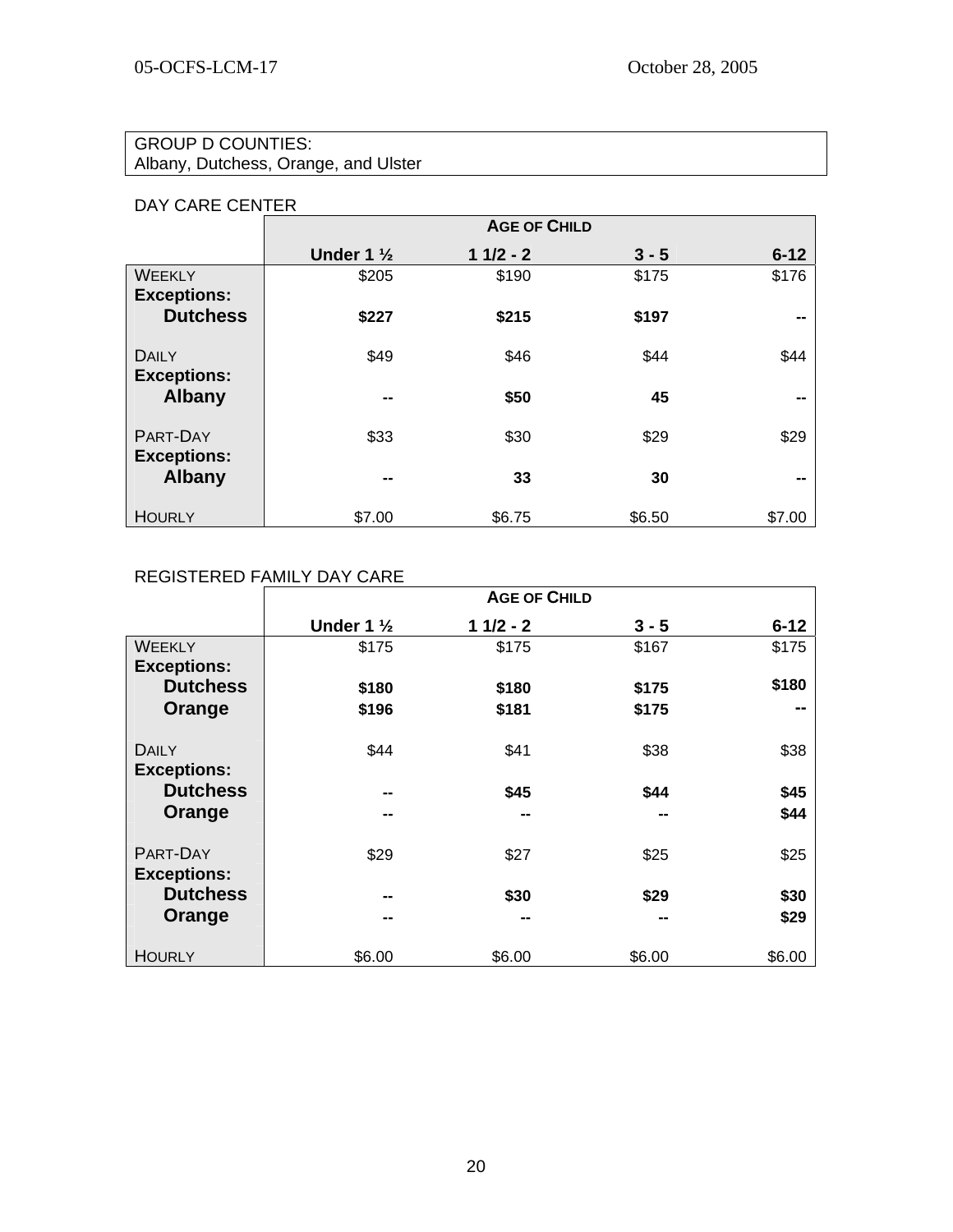## (Group D Counties)

## GROUP FAMILY DAY CARE

|                    | <b>AGE OF CHILD</b>   |            |                |                |
|--------------------|-----------------------|------------|----------------|----------------|
|                    | Under 1 $\frac{1}{2}$ | $11/2 - 2$ | $3 - 5$        | $6 - 12$       |
| <b>WEEKLY</b>      | \$185                 | \$180      | \$175          | \$175          |
| <b>Exceptions:</b> |                       |            |                |                |
| Orange             | \$200                 | \$194      | $\blacksquare$ | $\blacksquare$ |
| <b>DAILY</b>       | \$44                  | \$44       | \$41           | \$40           |
| PART-DAY           | \$29                  | \$29       | \$27           | \$27           |
| <b>HOURLY</b>      | \$6.00                | \$6.00     | \$6.00         | \$6.00         |

### SCHOOL AGE CHILD CARE

|               | <b>AGE OF CHILD</b>   |            |         |          |
|---------------|-----------------------|------------|---------|----------|
|               | Under 1 $\frac{1}{2}$ | $11/2 - 2$ | $3 - 5$ | $6 - 12$ |
| <b>WEEKLY</b> | \$0                   | \$0        | \$0     | \$176    |
| <b>DAILY</b>  | \$0                   | \$0        | \$0     | \$44     |
| PART-DAY      | \$0                   | \$0        | \$0     | \$29     |
| <b>HOURLY</b> | \$0                   | \$0        | \$0     | \$7.00   |

## LEGALLY-EXEMPT FAMILY CHILD CARE AND IN-HOME CHILD CARE

|               | <b>AGE OF CHILD</b>  |            |         |          |
|---------------|----------------------|------------|---------|----------|
|               | Under $1\frac{1}{2}$ | $11/2 - 2$ | $3 - 5$ | $6 - 12$ |
| <b>WEEKLY</b> | \$123                | \$123      | \$117   | \$123    |
| <b>DAILY</b>  | \$31                 | \$29       | \$27    | \$27     |
| PART-DAY      | \$21                 | \$19       | \$18    | \$18     |
| <b>HOURLY</b> | \$4.20               | \$4.20     | \$4.20  | \$4.20   |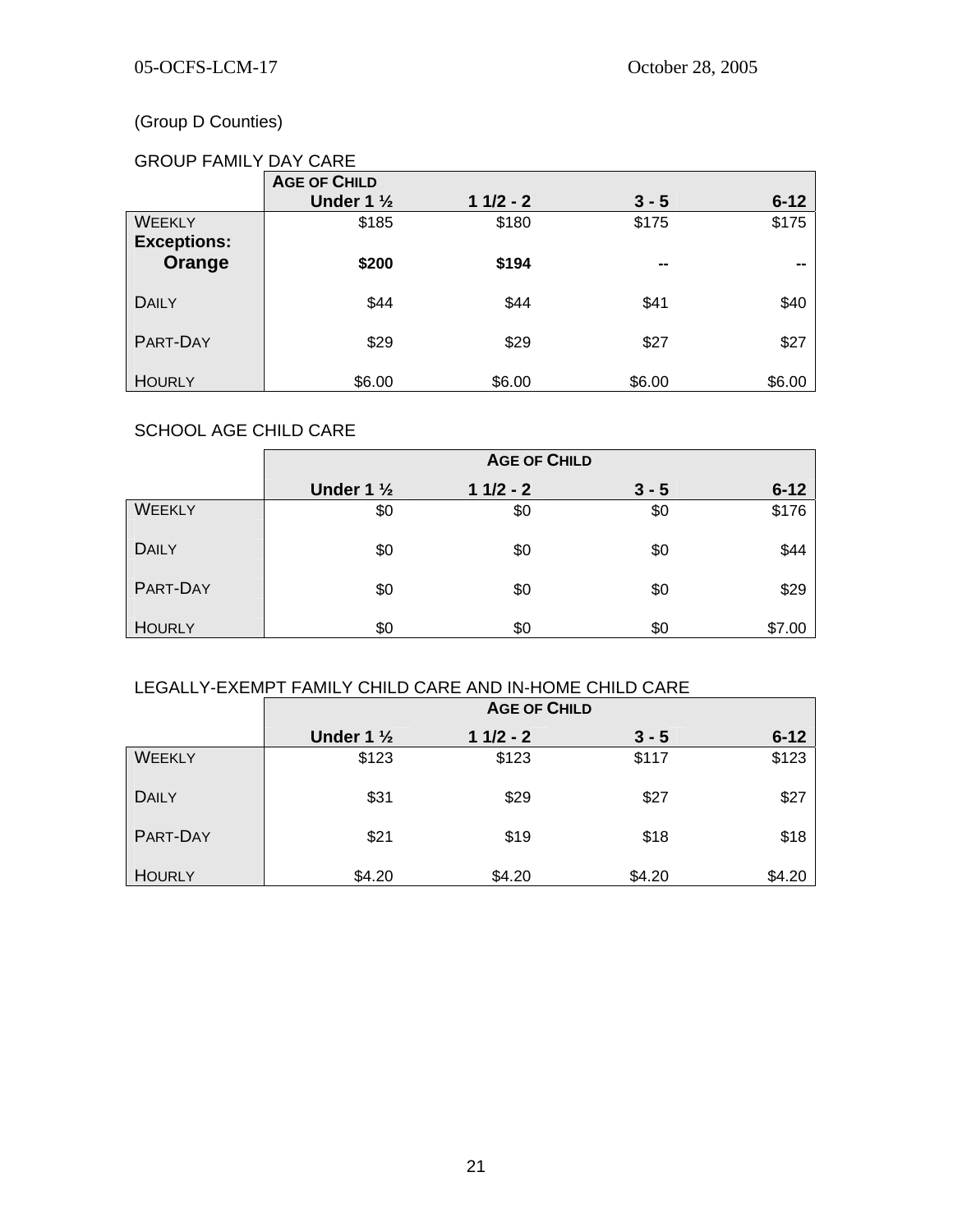# GROUP E COUNTIES:

Bronx, Kings, New York, Queens, and Richmond

## DAY CARE CENTER

|               | <b>AGE OF CHILD</b>   |            |         |          |
|---------------|-----------------------|------------|---------|----------|
|               | Under 1 $\frac{1}{2}$ | $11/2 - 2$ | $3 - 5$ | $6 - 12$ |
| <b>WEEKLY</b> | \$288                 | \$255      | \$180   | \$177    |
| <b>DAILY</b>  | \$67                  | \$67       | \$50    | \$50     |
| PART-DAY      | \$45                  | \$43       | \$33    | \$33     |
| <b>HOURLY</b> | \$13.75               | \$17.00    | \$13.00 | \$11.65  |

## REGISTERED FAMILY DAY CARE

|               | <b>AGE OF CHILD</b>   |            |         |          |
|---------------|-----------------------|------------|---------|----------|
|               | Under 1 $\frac{1}{2}$ | $11/2 - 2$ | $3 - 5$ | $6 - 12$ |
| <b>WEEKLY</b> | \$150                 | \$135      | \$125   | \$125    |
| <b>DAILY</b>  | \$34                  | \$35       | \$35    | \$31     |
| PART-DAY      | \$23                  | \$23       | \$23    | \$21     |
| <b>HOURLY</b> | \$15.00               | \$10.00    | \$11.00 | \$11.60  |

## GROUP FAMILY DAY CARE

|                 | <b>AGE OF CHILD</b>   |            |         |          |
|-----------------|-----------------------|------------|---------|----------|
|                 | Under 1 $\frac{1}{2}$ | $11/2 - 2$ | $3 - 5$ | $6 - 12$ |
| <b>WEEKLY</b>   | \$160                 | \$150      | \$150   | \$140    |
| <b>DAILY</b>    | \$38                  | \$38       | \$36    | \$35     |
| <b>PART-DAY</b> | \$25                  | \$25       | \$24    | \$23     |
| <b>HOURLY</b>   | \$15.00               | \$13.00    | \$11.00 | \$16.00  |